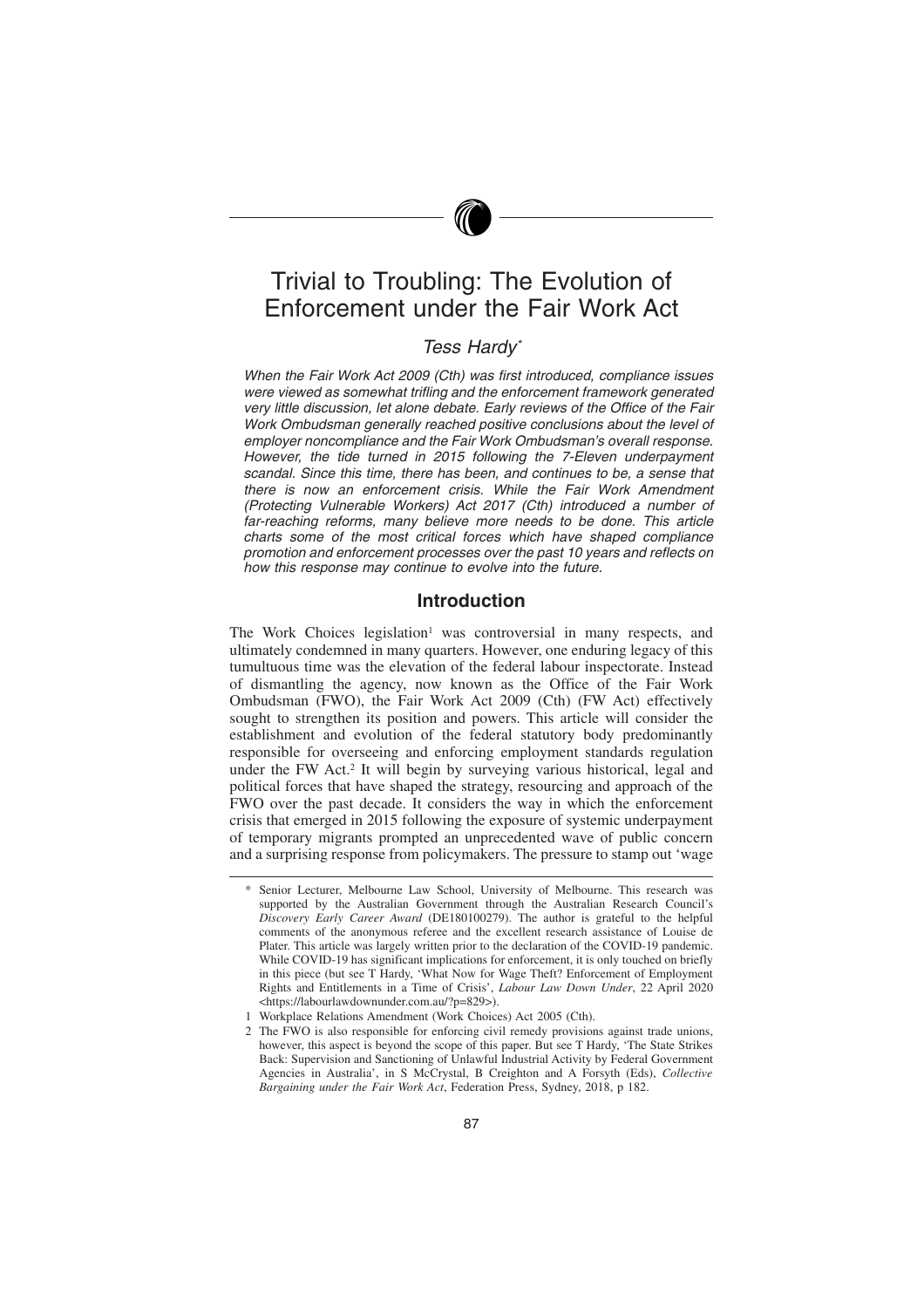theft' was such that it ultimately led a Coalition Government — more renowned for protecting business interests than vulnerable workers — to introduce substantial statutory amendments in 2017.<sup>3</sup>

In the lead up to, and in the wake of, the 2019 election, there have been heightened calls for further reforms to the enforcement framework, and more strident criticisms of the institutional role played by the FWO and the courts. As Sandra Parker — the current Fair Work Ombudsman — recently observed: 'Australian workplaces are changing, as are the community's expectations of its regulators charged with holding an industry or function of the economy to account.'<sup>4</sup> In light of continuing reviews and proposed reforms, the article will conclude with some reflections on the possible future of enforcement processes and practices in Australia.

### **The Enforcement Framework**

While the FW Act introduced many momentous changes to the workplace relations landscape, the provisions relating to enforcement displayed 'a high degree of continuity with the past'.<sup>5</sup> The civil penalty regime of the Workplace Relations Act 1996 (Cth) (WR Act) remained largely intact, albeit it assumed a more streamlined form in the FW Act. The accessorial liability provisions were transposed without amendment.<sup>6</sup> The level of maximum penalties also remained stable. While there was some strengthening of Fair Work Inspectors' ('FW Inspectors') powers such as an expansion of the small claims jurisdiction, the introduction of a number of new enforcement tools,<sup>7</sup> and a broadening of the remedies available for breach of a civil remedy provision,<sup>8</sup> overall the changes were quite modest.<sup>9</sup>

In the first five years following the enactment of the FW Act, the regulatory framework relating to enforcement was generally viewed as fit for purpose.<sup>10</sup> For example, the 2012 review of the FW Act concluded that 'the FWO has been successful in carrying out its education and enforcement activities, and has the right tools at its disposal to further enhance those activities'.<sup>11</sup> However, by late 2015, the relatively rosy picture of the enforcement

<sup>3</sup> Fair Work Amendment (Protecting Vulnerable Workers) Act 2017 (Cth) (PVW Act).

<sup>4</sup> S Parker, 'Address by the Fair Work Ombudsman', speech delivered at the *2019 Annual National Policy-Influence-Reform Conference*, Canberra, 3 June 2019, at 2 (FWO June 2019 Speech).

<sup>5</sup> Productivity Commission, *Workplace Relations Framework*, Inquiry Report No 76, Productivity Commission, Canberra, 30 November 2015, at 141.

<sup>6</sup> Workplace Relations Act 1996 (Cth) s 728. Cf Fair Work Act 2009 (Cth) (FW Act) s 550. 7 Notably, compliance notices (FW Act ss 716–17) and enforceable undertakings (FW Act s 715).

<sup>8</sup> Ibid, s 545.

<sup>9</sup> T Hardy, 'A Changing of the Guard: Enforcement of Workplace Relations Laws Since Work Choices and Beyond', in A Forsyth and A Stewart (Eds), *Fair Work: The New Workplace Laws and the Work Choices Legacy*, Federation Press, Sydney, 2009, p 75 at pp 93–4.

<sup>10</sup> See, eg, Ron Brent, Acting Commonwealth Ombudsman, *Fair Work Ombudsman: Exercise of Coercive Information-Gathering Powers*, Report No 09/2010, Australian Government, Canberra, June 2010; Australian National Audit Office, *Delivery of Workplace Relations Services by the Office of the Fair Work Ombudsman*, Audit Report No 14 2012–13, Australian National Audit Office, Canberra, 2012.

<sup>11</sup> R McCallum, M Moore and J Edwards, *Towards More Productive and Equitable*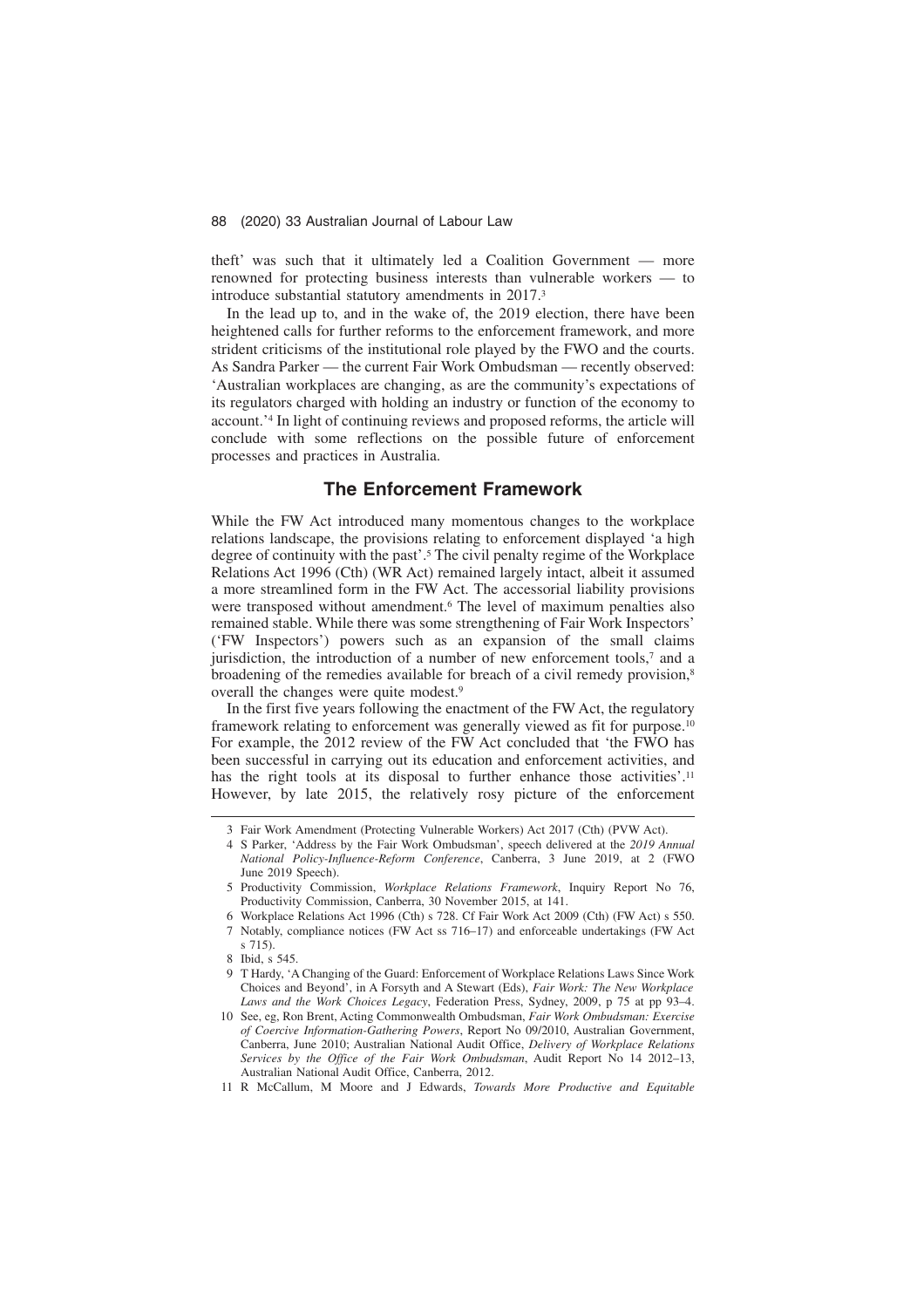framework had started to unravel.<sup>12</sup> Following a swathe of high-profile underpayment scandals, including the notorious case of 7-Eleven, the dominant assumption that most Australian employers were law abiding, and most noncompliance arose out of ignorance or misinformation, came unstuck.<sup>13</sup>

Since that time, an unprecedented number of inquiries and reviews have been — directly or indirectly — concerned with employer noncompliance with labour regulation.<sup>14</sup> In this more recent period, there has been a discernible shift in perceptions and emphasis. For example, a federal Senate Inquiry observed that: '[u]nderpayment is so prevalent in some sectors that it can no longer be considered an aberration; it is becoming the norm.'<sup>15</sup> Combined with continuing media attention, these findings led to increasing concerns on the part of communities, regulators and politicians that the overarching regulatory framework was fundamentally flawed.

In the lead up to the 2016 federal election, the Coalition Government sought to curb 'deliberate and systematic exploitation of workers'<sup>16</sup> via the introduction of the Fair Work Amendment (Protecting Vulnerable Workers) Act 2017 (Cth) (PVW Act). The package of reforms was quite remarkable given Coalition Governments have generally been more renowned for hounding unions<sup>17</sup> than cracking down on employer wrongdoing.

- 13 B Farbenblum and L Berg, 'Migrant Workers' Access to Remedy for Exploitation in Australia: The Role of the National Fair Work Ombudsman' (2017) 23 *AJHR* 310; S Clibborn and CF Wright, 'Employer Theft of Temporary Migrant Workers' Wages in Australia: Why Has the State Failed to Act?' (2018) 29 *ELRR* 207.
- 14 Senate Education and Employment References Committee, *A National Disgrace: The Exploitation of Temporary Work Visa Holders*, Parliament of Australia, Canberra, March 2016; A Forsyth, *Victorian Inquiry into Labour Hire Industry and Insecure Work*, Final Report, Melbourne, 31 August 2016; Senate Economics References Committee, *Superbad: Wage Theft and Non-Compliance of the Superannuation Guarantee*, Parliament of Australia, Canberra, May 2017; Senate Education and Employment References Committee, *Corporate Avoidance of the Fair Work Act 2009*, Parliament of Australia, Canberra, September 2017 (*Corporate Avoidance of the FW Act*); Black Economy Taskforce, *Black Economy Taskforce: Final Report*, Australian Government, Canberra, October 2017; Education, Employment and Small Business Committee, *A Fair Day's Pay for a Fair Day's Work? Exposing the True Cost of Wage Theft in Queensland*, Report No 9, Parliament of Queensland, Queensland, November 2018 (*Queensland Report*); Senate Education and Employment References Committee, *Wage Theft? What Wage Theft?! The Exploitation of General and Specialist Cleaners Working in Retail Chains for Contracting or Subcontracting Cleaning Companies*, Parliament of Australia, Canberra, November 2018 (*Contract Cleaning Inquiry*). T Beech, *Inquiry into Wage Theft in Western Australia*, Western Australian Government, June 2019.
- 15 *Corporate Avoidance of the FW Act*, above n 14, at 59. See also L Berg and B Farbenblum, *Wage Theft in Australia: Findings of the National Temporary Migrant Work Survey*, Migrant Worker Justice Initiative, University of New South Wales and University of Technology Sydney, Sydney, November 2017.
- 16 Explanatory Memorandum, Fair Work Amendment (Protecting Vulnerable Workers) Bill 2017 (Cth), Parliament of Australia, 2017, at ii.
- 17 During this same period, the Coalition Government established the Registered Organisations Commission, re-established the Australian Building and Construction Commission and set up a new Commercial Construction Unit within the Australian Competition and Consumer Commission. See A Forsyth, 'Law, Politics and Ideology: The

*Workplaces: An Evaluation of the Fair Work Legislation*, Report, Australian Government, Canberra, 2012, at 255.

<sup>12</sup> See, eg, '7-Eleven: The Price of Convenience', *Four Corners*, ABC, 31 August 2015.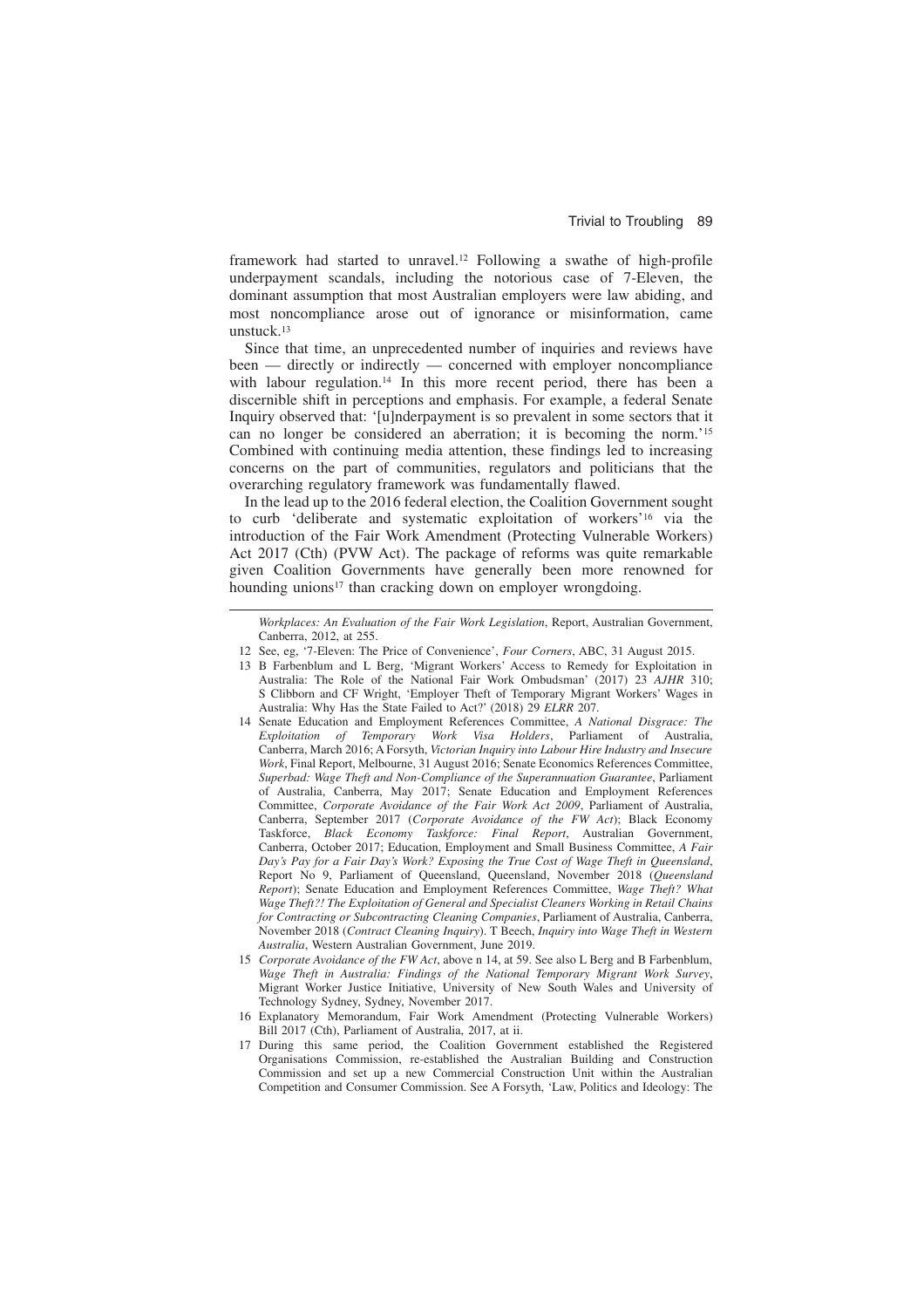Ultimately, after a tortured passage through Parliament, the PVW Act finally came into force in late 2017. The Act raised the maximum penalties available in respect of so-called 'serious contraventions', extended liability for breaches to franchisors and holding companies in prescribed circumstances, introduced statutory presumptions for failure to provide employment records, and bolstered the investigative powers of the FWO. While there were differing views on the merits of these reforms, there was little question the PVW Act represented the most significant statutory change to the enforcement framework since the commencement of the FW Act. Although this legislation remains largely untested,<sup>18</sup> in the lead up to the 2019 federal election, there was clearly a desire for still more radical reform.

The Queensland Wage Theft Inquiry, finalised in late 2018, and the Migrant Workers' Taskforce, which concluded in March 2019, both made extensive recommendations in relation to the enforcement framework. While the scope of these separate inquiries was distinct, there was a shared sense that a comprehensive review of the FWO was needed 'to ensure it has the resources, tools and culture necessary to combat effectively the wage underpayment problem'.<sup>19</sup> In light of these recommendations, and the fact that the Attorney-General's Department (AG) is currently undertaking a further review of the industrial relations framework,<sup>20</sup> the next part of this article will consider each of these core elements of enforcement — resources, tools and culture — over the first decade of the FW Act.

# **Funding and Resources**

Given the growing calls to boost the FWO's resources in order to address employer noncompliance, $21$  this section analyses and considers the adequacy (or otherwise) of the FWO's budget and staffing levels over the relevant time period.<sup>22</sup> Figure 1 below shows the FWO's annual budget peaked at the very

Regulatory Response to Trade Union Corruption in Australia' (2017) 40 *UNSWLJ* 1336. 18 The FWO has initiated at least five cases under these new laws. So far, only one case has

been determined, see *Fair Work Ombudsman v A & K Property Services Pty Ltd* [2019] FCCA 2259.

<sup>19</sup> *Report of the Migrant Workers' Taskforce*, Australian Government, Canberra, March 2019, at 6 (*Migrant Workers' Taskforce Report*). See also *Queensland Report*, above n 14, at xi.

<sup>20</sup> Attorney-General's Department, *Improving Protections of Employees' Wages and Entitlements: Strengthening Penalties for Non-Compliance*, Discussion Paper, Australian Government, Canberra, September 2019; Attorney-General's Department, *Improving Protections of Employees' Wages and Entitlements: Further Strengthening the Civil Compliance and Enforcement Framework*, Discussion Paper, Australian Government, Canberra, 18 February 2020. At the time of writing, this review had been 'paused' due to disruptions caused by COVID-19.

<sup>21</sup> See, eg, Productivity Commission, above n 5, at 139.

<sup>22</sup> The question of what constitutes 'adequate' resourcing is not straightforward. Historically, the ILO's benchmark was one inspector per 10,000 workers in industrial market economies. See International Labour Conference, *General Survey of the Reports Concerning the Labour Inspection Convention, 1947 (No 81)*, Report III, Part 1B, International Labour Conference, 95th sess, Geneva, 2006. However, more recent ILO material suggests 'there is no internally agreed formula for determining the appropriate number of labour inspectors': see International Labour Organisation, *Minimum Wage Policy Guide*, International Labour Office, Geneva, at 9.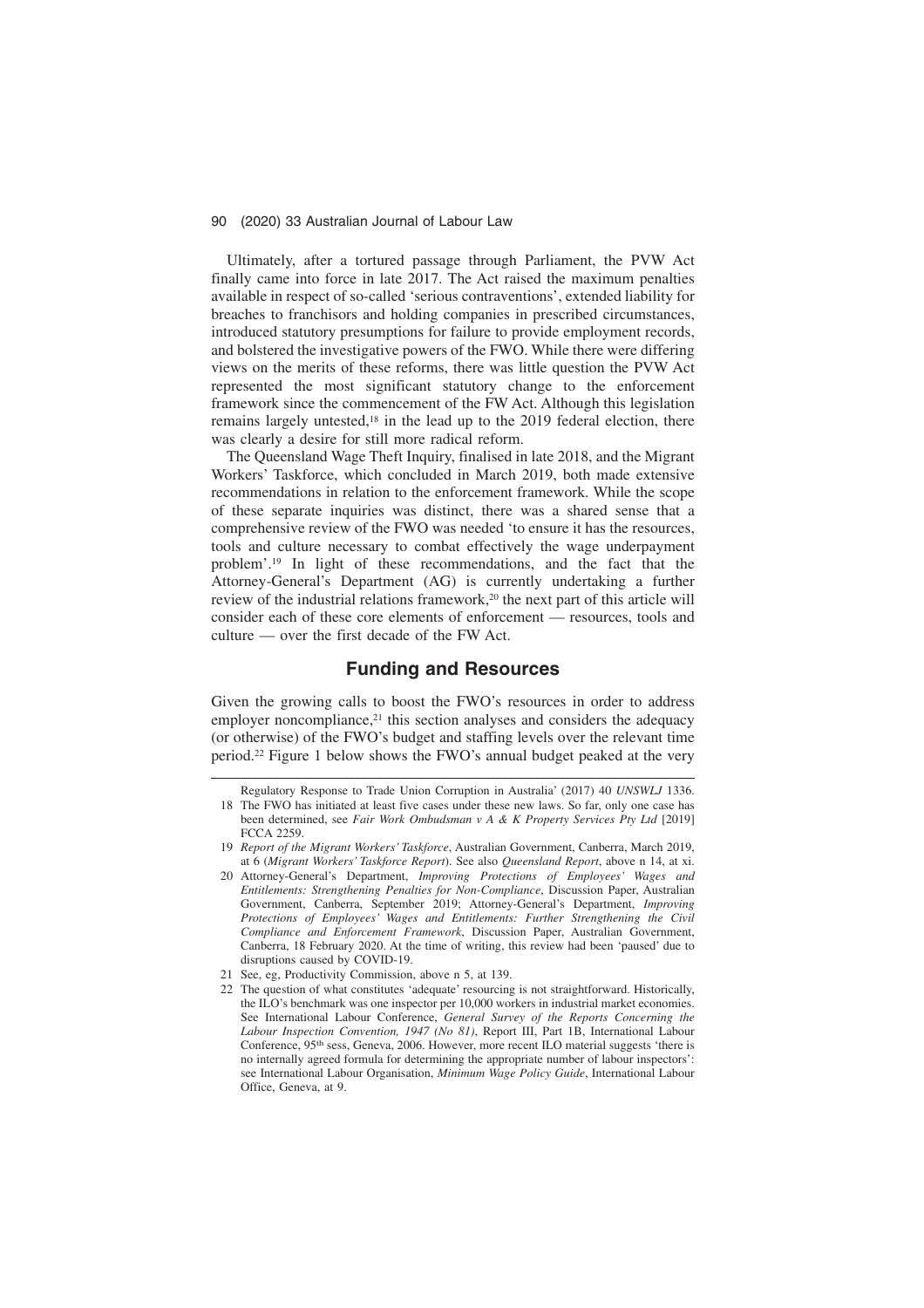beginning of its inception.<sup>23</sup> Since then, there has been a decline in resourcing, although it has stabilised over the past five years or so. Although the Coalition Government committed in 2015/16 to providing an additional \$20.1 million in funding for the FWO over four years, the budget has flatlined. It appears that the funding commitment did not translate to any jump in the FWO's annual budget because it has been absorbed by forecast 'efficiency dividends'. In other words, rather than cutting the agency's budget as originally planned, the government has frozen the funding at around \$110 million per year. In the pre-election budget handed down in April 2019, the Coalition Government allocated an extra \$10.8 million over four years to strengthen the FWO's ability to conduct investigations into underpayment and related matters. In addition, the FWO received a further \$9.2 million over four years to establish a dedicated sham contracting unit.<sup>24</sup> It is quite possible that previous budgetary allocations will now be revised as a result of the disruptions caused by COVID-19. This will have significant implications for enforcement practices in the future.

*Figure 1: FWO's Annual Budget (\$ '000,000)*



In addition to budgetary allocations, the FWO's staffing levels is another key variable influencing its enforcement approach. As Figure 2 below shows, average staffing levels have remained steady over the past six years or so. The relatively sharp drop in numbers in 2012/13 is partly the result of transitional arrangements with state-based inspectorates coming to an end at that time.

<sup>23</sup> This data relates solely to the FWO and does not include funding relating to the Registered Organisations Commission. Cf S Clibborn, *Submission to the Attorney-General's Department in Response to the September 2019 Discussion Paper Titled: Improving Protections of Employees' Wages and Entitlements: Strengthening Penalties for Non-Compliance*, University of Sydney, Sydney, 25 October 2019.

<sup>24 &#</sup>x27;Budget Funds Labour Hire Scheme, Crackdown on Sham Contracting', *Workplace Express*, 2 April 2019.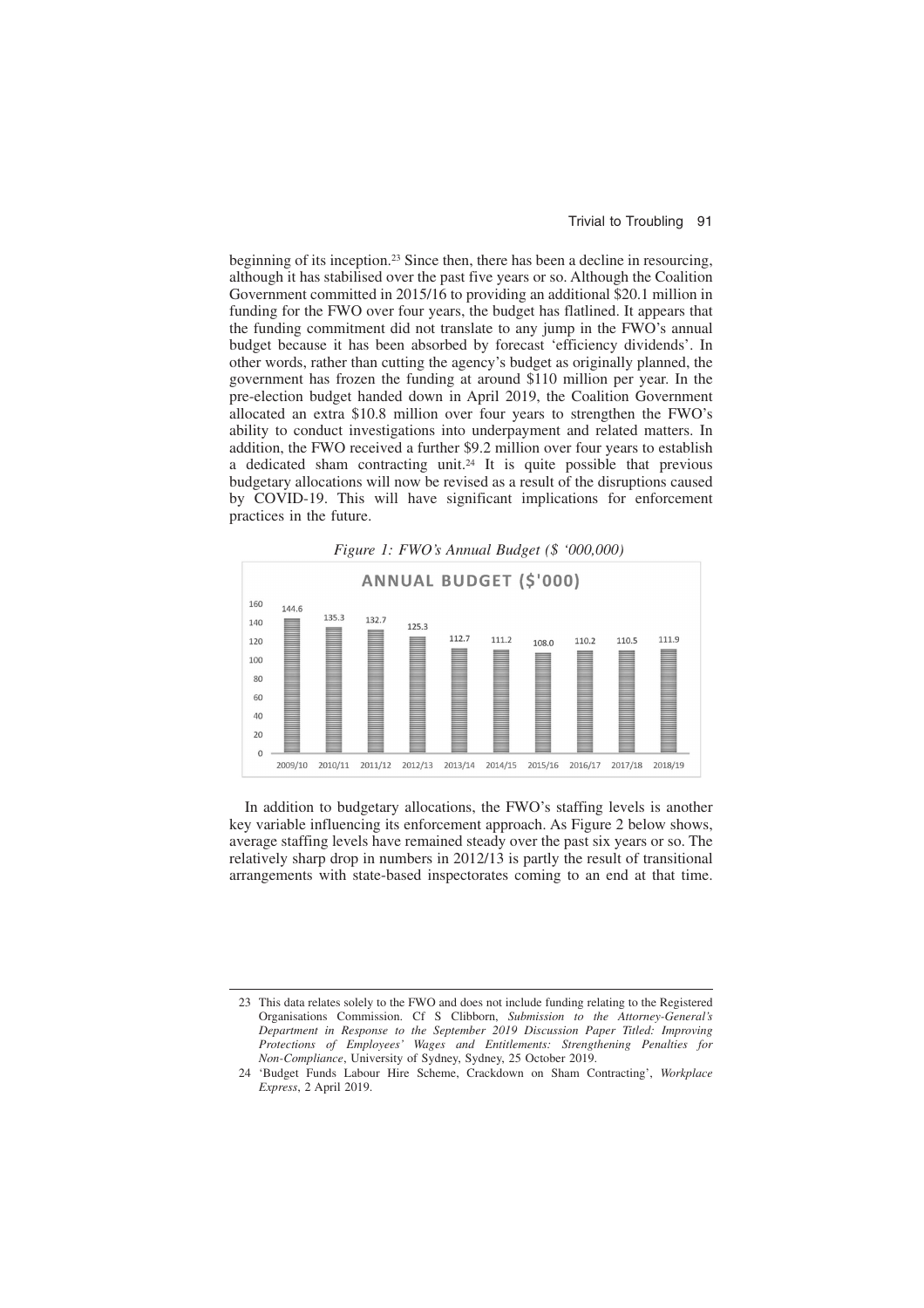

*Figure 2: FWO's Average Staffing Levels*

It is important to note the data set out in Figure 2 indicates total staff engaged by the FWO. As at October 2018, there was a total of 717 staff, of which 188 were FW Inspectors.<sup>25</sup> The remainder were engaged in a range of other operational roles. Assuming around 80% of all employed persons<sup>26</sup> and employing businesses<sup>27</sup> are covered by the core provisions of the FW Act and within FWO's remit,<sup>28</sup> on current data there is roughly 1 FW Inspector for every 54,000 employed persons and 1 FW Inspector for every 3,700 employing businesses. While the average staffing level is set to increase in 2019/20 to 737,<sup>29</sup> it is clear that FWO resources will remain stretched for the foreseeable future.

The data set out in Figures 1 and 2, as well as the inspector ratios, confirm conclusions drawn in various inquiries, such as the Black Economy Taskforce, which noted:

that the ... FWO need[s] to be adequately resourced to tackle black economy issues and for enforcement activity to be visible on the ground. We heard from stakeholders that the number of FWO inspectors fell far short of what is needed to ensure that workers are correctly paid the right wages and other entitlements such as

- 26 As at December 2018, there were 12,711,600 employed persons in Australia (albeit this figure includes 'business owners or self-employed people'). See Australian Bureau of Statistics, *Labour Force, Australia, Dec 2018*, Cat No 6202.0, ABS, Canberra, 24 January 2019.
- 27 At the end of 2016–17, there were 868,248 (38.8%) employing businesses. See ABS, *Counts of Australian Businesses, Including Entries and Exits, June 2013 to June 2017*, Cat No 8165.0, ABS, Canberra, 20 February 2018.
- 28 The FWO's remit generally covers common law employees falling within the national system of labour regulation and not employed in the building and construction sector. The number of employed persons and employing businesses falling within state systems is harder to estimate and varies widely. Applying this assumption (of 80% coverage) means that roughly 10,169,280 employed persons and 694,400 employing businesses fall within the FWO's remit.
- 29 'Budget Funds Labour Hire Scheme, Crackdown on Sham Contracting', above n 24.

<sup>25</sup> Michael Campbell, Deputy FWO, Evidence to Senate Education and Employment Legislation Committee, Parliament of Australia, Canberra, 24 October 2018, at 104.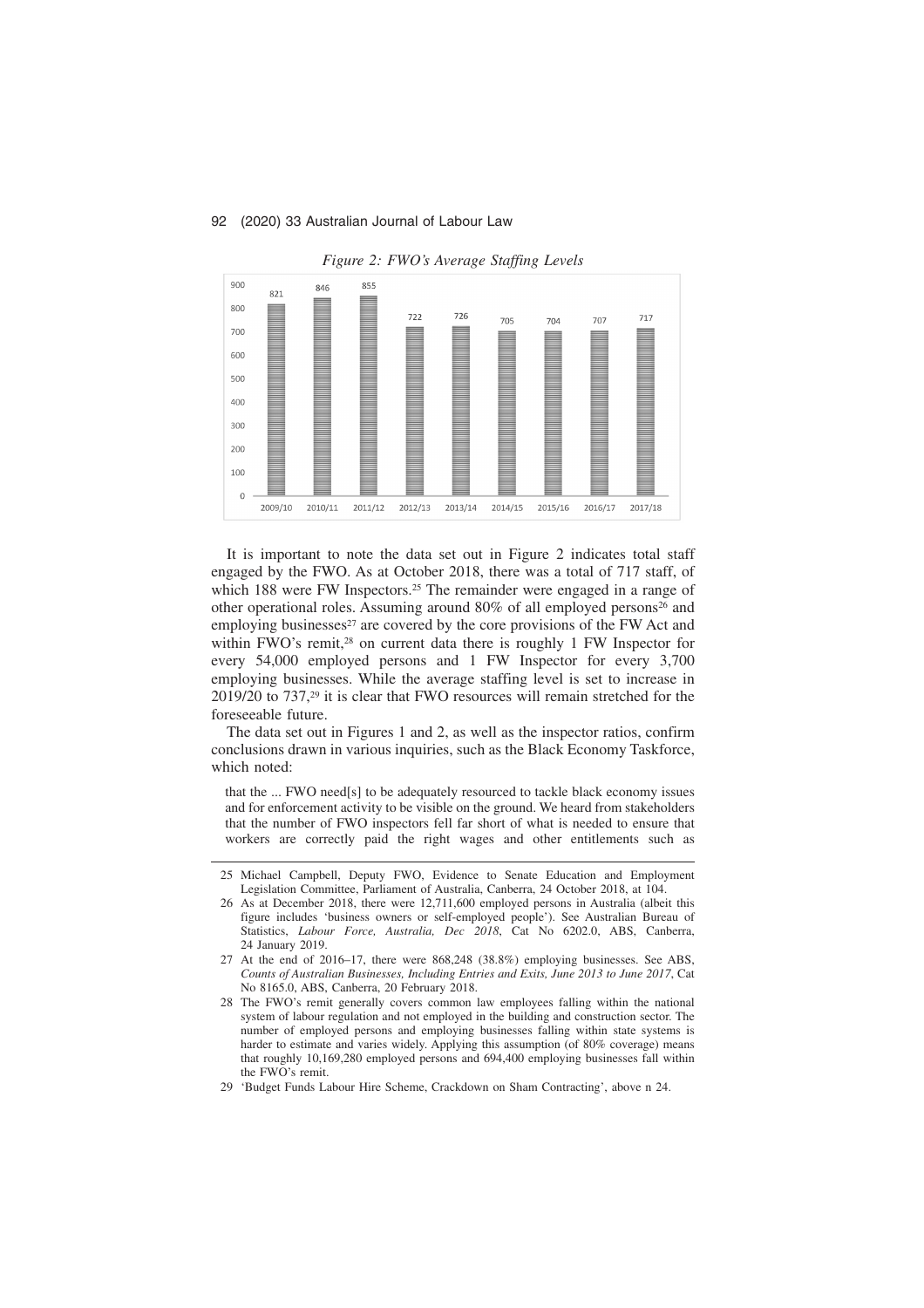superannuation. We found that the incidence of fair work issues was significantly higher than what we anticipated and agree that the current staffing level is lower than would be expected to deal with this scale of risk.<sup>30</sup>

In early 2019, the Australian Chamber of Commerce and Industry called on the federal government to fund an additional 50 FW Inspectors.<sup>31</sup> In response, the Australian Council of Trade Unions argued that extra FW Inspectors would do little 'in an environment where wage theft has become a business model for many unscrupulous business owners'.<sup>32</sup> Indeed, even with a significant uplift in staff, it remains difficult to see how 'increased resources would be adequate given the enormity of the task of monitoring workplaces for compliance with industrial instruments and the [workplace relations legislation]'.<sup>33</sup>

Some stakeholders have argued that, in order to resolve the current enforcement crisis, it is necessary to look beyond the FWO and expand the roles played by trade unions and community groups.<sup>34</sup> However, given the recent election of the Morrison Coalition Government and its express focus on bringing proceedings against unions<sup>35</sup> rather than working alongside them, this prospect seems increasingly less likely.

# **The FWO's Approach to Compliance Promotion and Enforcement**

Given the FWO's tight funding, decisions about how to allocate resources, and perform key functions, are crucial. While the FWO is an independent statutory agency, these decisions are not made in a vacuum.<sup>36</sup> The FWO's current enforcement approach is shaped by a whole range of factors including: its organisational culture and leadership; idealised models of enforcement; and performance measures and metrics. This section will touch on a number of these factors in exploring the FWO's evolving approach to compliance promotion and enforcement.<sup>37</sup>

When the FW Act was introduced, the then Labor Government expressed a desire for the FWO to take a graduated approach to enforcement, which is one of the most renowned elements of the classical model of responsive regulation.<sup>38</sup> The Explanatory Memorandum to the Act noted:

<sup>30</sup> Black Economy Taskforce, above n 14, at 199.

<sup>31</sup> D McCauley, 'Employers Demand Crackdown on Worker Underpayments', *Sydney Morning Herald*, 3 February 2019.

<sup>32</sup> Ibid.

<sup>33</sup> C Sutherland, 'All Stitched Up? The 2007 Amendments to the Safety Net' (2007) 20 *AJLL* 245 at 256.

<sup>34</sup> See *Corporate Avoidance of the FW Act*, above n 14. See also S Clibborn, 'It Takes a Village: Civil Society Regulation of Employment Standards for Temporary Migrant Workers in Australian Horticulture' (2019) 42 *UNSWLJ* 242.

<sup>35 &#</sup>x27;Union Deregistration "Tool" Our Top Priority: Porter', *Workplace Express*, 21 June 2019.

<sup>36</sup> But see FW Act s 684.

<sup>37</sup> L Bennett, *Making Labour Law in Australia: Industrial Relations, Politics and Law*, Lawbook, Sydney, 1994, p 247.

<sup>38</sup> This is not to ignore other critical elements of responsive regulation theory — including tripartism — which have often been overlooked, but which are no less important than the enforcement pyramid. See I Ayres and J Braithwaite, *Responsive Regulation: Transcending*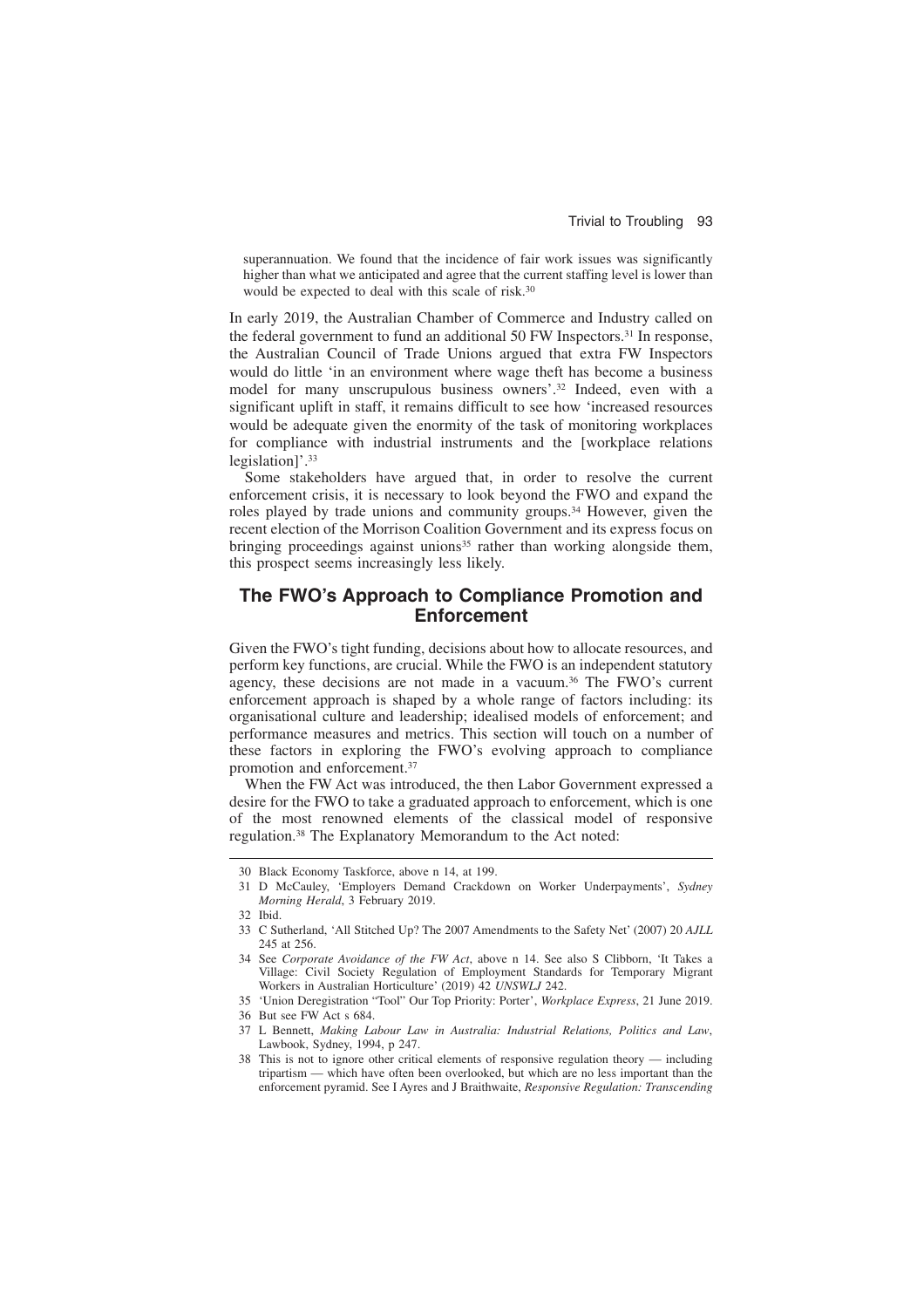The functions of the FWO emphasise preventative compliance (eg, through education and advice) and co-operative and voluntary compliance (eg, through enforceable undertakings). However, in some circumstances it will be necessary for the FWO to enforce compliance more formally, through compliance notices or court proceedings.<sup>39</sup>

Traditionally, the federal labour inspectorate — including the FWO in its earlier days — relied on complaints from employees to direct much of its work. Soon after the FWO was established, the agency realised that a full investigation of each individual matter was frequently a futile strategy. Inspectors were often undertaking lengthy investigations, compiling documentary evidence and laboriously calculating underpayments, only to find that the employer had disappeared or gone out of business. Even where the matter was pursued through the courts, it was not uncommon for penalties to be relatively low, publicity was virtually non-existent and general deterrence was arguably limited. Complaint-directed enforcement tended to atomise the problem, chew through resources and leave many parties dissatisfied at the end.<sup>40</sup>

By 2012/13, there was increasing frustration with conventional investigative processes, and a growing awareness of idealised regulatory models, including risk-based regulation (a regulatory model popular in the UK)<sup>41</sup> and strategic enforcement (an enforcement approach developed by Professor David Weil in the US). This led to a raft of internal changes from complaints management to a greater emphasis on dispute resolution and targeted activities.

However, the agency was treading a delicate political line at the time. The then newly appointed FWO — Natalie James — was acutely aware that the Abbott Coalition Government was focused on driving efficiencies, supporting small businesses and promoting productivity and compliance. Publicly, the FWO confirmed that the agency's 'ultimate goal' was 'to equip workplace participants to manage their workplace relationships and make decisions about their businesses and their jobs without the need for intervention'.<sup>42</sup>

However, by 2015, and against the backdrop of growing concerns about worker exploitation, the agency was emboldened to develop and release a new *Compliance and Enforcement Policy*. <sup>43</sup> This Policy, which was more explicit about the FWO's approach, was stated to be: 'risk-based and proportionate;' 'open and transparent;' 'collaborative;' and aimed at effecting 'cultural change'.<sup>44</sup> The links with strategic enforcement were particularly evident. A

*the Deregulation Debate*, Oxford University Press, New York, 1992.

<sup>39</sup> Explanatory Memorandum, Fair Work Bill 2008 (Cth), Parliament of Australia, 2008, at para 2554.

<sup>40</sup> Productivity Commission, above n 5, at 149.

<sup>41</sup> J Black, 'The Emergence of Risk-Based Regulation and the New Public Risk Management in the United Kingdom' [2005] *PLR* 512, 512.

<sup>42</sup> Fair Work Ombudsman, *Annual Report 2012–13*, Australian Government, Melbourne, 2013, at 7.

<sup>43</sup> Weil has further refined this model in later work. See D Weil, 'Creating a Strategic Enforcement Approach to Address Wage Theft: One Academic's Journey in Organizational Change' (2018) 60 *JIR* 437.

<sup>44</sup> FWO, *Compliance and Enforcement Policy*, 1st ed, May 2015; 2nd ed, July 2017; 3 rd ed, August 2017, at 2–3.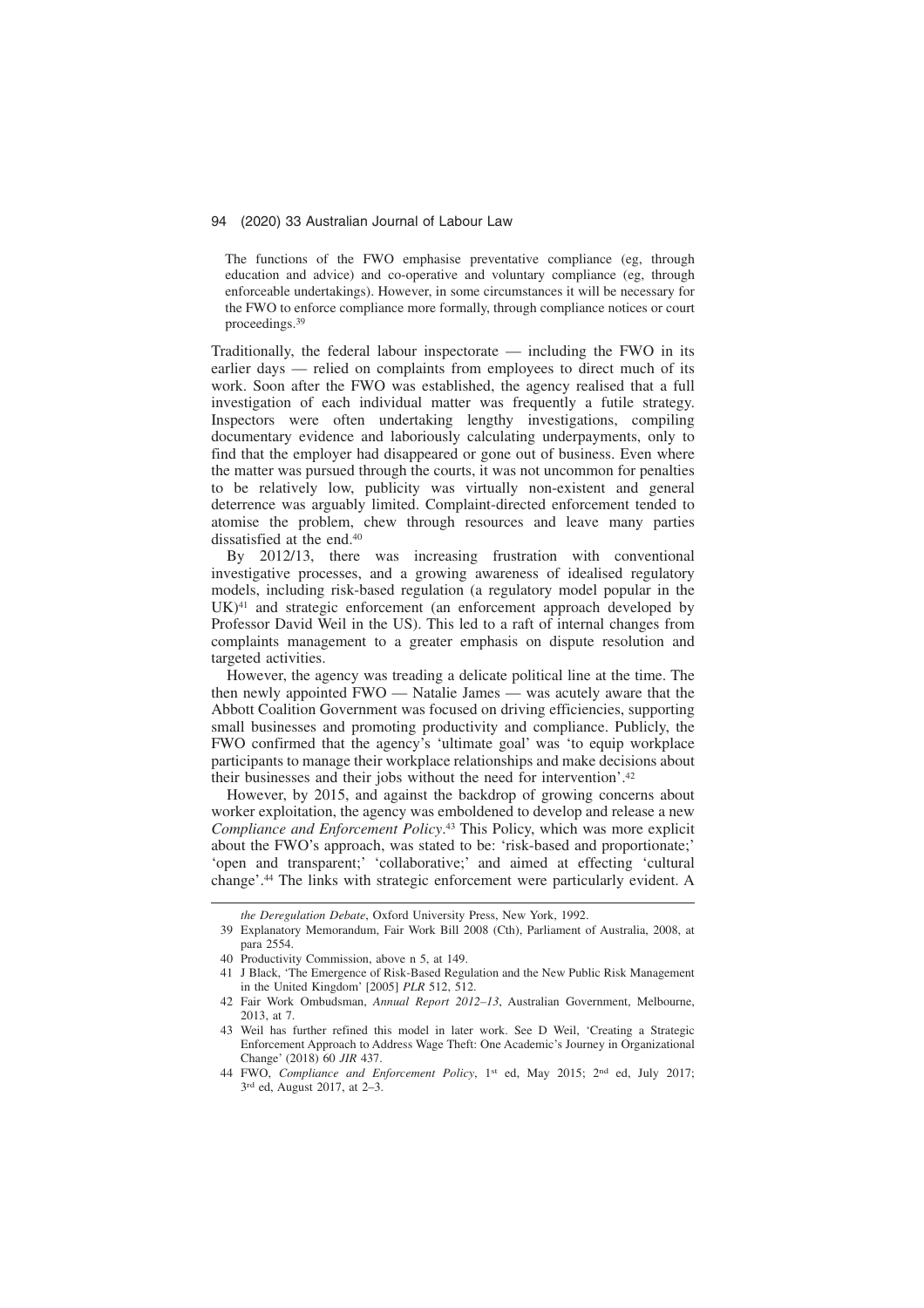core theme of the Policy between 2015 and 2019 was that of prioritisation, with the FWO seeking to 'focus [their] compliance and enforcement efforts where there is serious noncompliance and where [they] can deliver the greatest benefit.'<sup>45</sup> Though not expressly stated, what this implied was that the FWO was not prepared to investigate every complaint or pursue every claim.

This position exposed the agency to criticism, particularly when it came to light — via various inquiries and media reports — that vulnerable workers had been refused agency assistance and that employers who contravened the FW Act appeared to do so with a 'high degree of practical immunity'.<sup>46</sup> Perhaps as a result of these criticisms, and possibly as a consequence of the FWO coming under new leadership,<sup>47</sup> a new *Compliance and Enforcement Policy* was launched in July 2019.<sup>48</sup>

The new Policy appears to focus more on the FWO's statutory powers and less on other novel initiatives, such as 'compliance partnerships' and 'inquiries'. In addition, it lays out a new set of criteria for determining when the FWO will commence an investigation or initiate litigation, albeit many of the relevant public interest factors appear to have been transposed from the previous Policy iterations. For example, in assessing whether to investigate a matter, the FWO will consider its 'strategic priorities', as well as additional public interest factors, such as whether the matter involves vulnerable workers, demonstrates a blatant disregard of laws or repeat offending, or is of significant scale or impact on workers or the community.<sup>49</sup>

The 2019 Policy itself is perhaps less overt about the regulatory models that hold sway, but a recent speech suggests that the agency continues to adopt a hybrid form of responsive regulation and strategic enforcement where the agency's 'efforts are directed at sustainable behavioural change'.<sup>50</sup> While Parker acknowledges that many have called for 'regulators to toughen up',<sup>51</sup> she goes on to observe that:

Taking a firmer stance on non-compliance, does not, however, give regulators licence to be draconian or irresponsible. The FWO still operates according to an enforcement pyramid that looks at the seriousness and deliberateness of the behaviour we regulate. It's a fact that mistakes happen, and this can lead to underpayment.<sup>52</sup>

Ultimately, theoretical models and strategic objectives are one thing, enforcement outcomes and practical results are quite another. A recurring criticism of many inquiries and recent research has been directed at the 'frequency with which enforcement mechanisms are used' by the FWO.<sup>53</sup> In light of this, the next section will review key aspects of the FWO's operations in the enforcement space.

<sup>45</sup> Ibid, at 2.

<sup>46</sup> *Corporate Avoidance of the FW Act*, above n 14, at 11–12.

<sup>47</sup> Sandra Parker was appointed as the FWO for a five-year term commencing in July 2018.

<sup>48</sup> This new *Compliance and Enforcement Policy* has also replaced the previous Guidance Note 1 — Litigation Policy (on file with author).

<sup>49</sup> FWO, *Compliance and Enforcement Policy*, July 2019, at 3 (*FWO Policy 2019*).

<sup>50</sup> Parker, FWO June 2019 Speech, above n 4, at 5.

<sup>51</sup> Ibid, at 3.

<sup>52</sup> Ibid, at 3–4.

<sup>53</sup> *Queensland Report*, above n 14, at 147.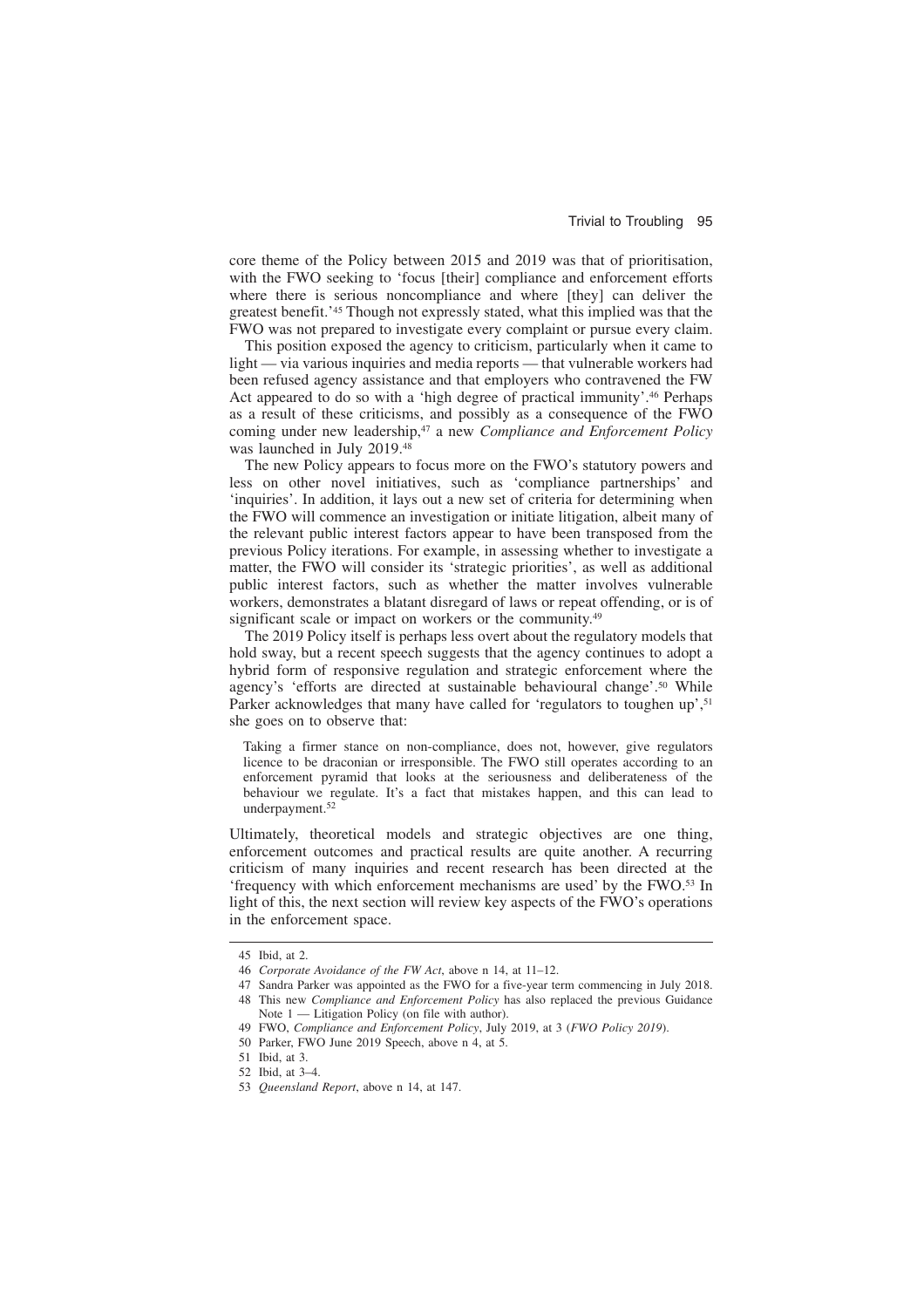### **Enforcement Practices and Outcomes**

An important component of labour inspection is the manner in which contraventions are detected. However, due to space constraints, this article will focus on the FWO's response once a breach has been brought to its attention. More specifically, this section surveys the way in which the FWO has sought to resolve matters via dispute resolution, administrative notices and civil remedy proceedings and the changing balance between these various methods.

### Dispute resolution and mediation

Over the past decade, the FWO has continued to receive a flood of individual 'requests for assistance' involving a workplace dispute (RFAs).<sup>54</sup> To manage this case load and provide the agency with the ability to redirect resources towards priority areas, the regulator has increasingly embraced alternative dispute resolution processes. In the last fiscal year, over 96% of RFAs received by the FWO were resolved, and \$26.9 million of unpaid entitlements recovered, through education and dispute resolution activities. In comparison, only 4% of RFAs were finalised, and \$8.7 million recovered, through 'compliance activities'. In addition, during 2018/19, there were over 3,500 proactive initiatives, which led to a recovery of \$4.6 million in unpaid entitlements.<sup>55</sup>

Prioritising self-help and dispute resolution strategies over investigation and deterrence-based approaches is now entrenched in the agency's key performance indicators (KPI). Prior to 2016/17, there was no KPI expressly directed at the ideal mix of compliance promotion and enforcement activities. However, since that time, the FWO has a stated aim to finalise 'at least 90% of requests for assistance involving a workplace dispute ... through education and dispute resolution services' and 'no more than 10% through compliance and enforcement tools'.<sup>56</sup> In addition, the FWO's performance is currently measured by reference to the 'average number of days [RFAs] are finalised'.<sup>57</sup> The time taken to resolve employee complaints was clearly an issue during the early days of the agency, particularly when full individual investigations were still being conducted into each individual claim.<sup>58</sup> However, by 2018/19, the FWO was not only meeting this new efficiency target, it was exceeding it.<sup>59</sup>

<sup>54</sup> The number of RFAs 'finalised' by the FWO has varied over time, albeit the figure increased to a peak of around 29,000 complaints/RFAs in the most recent financial year (representing a three percent increase on the previous financial year). See FWO and Registered Organisations Commission Entity, *Annual Report 18–19*, Australian Government, Melbourne, 2019.

<sup>55</sup> Ibid, at 15.

<sup>56</sup> Ibid, at 11.

<sup>57</sup> FWO and Registered Organisations Commission Entity, *Annual Report 2017–18*, Australian Government, Melbourne, 2018, at 11.

<sup>58</sup> Eg, in 2009/10, 2010/11 and 2011/12, the FWO had a target to finalise at least 80% of 'investigations into complaints about breaches of federal agreements or awards within 90 days'. It failed to meet this target in each of these financial years.

<sup>59</sup> FWO and Registered Organisations Commission Entity, *Annual Report 18–19*, above n 54, at 11.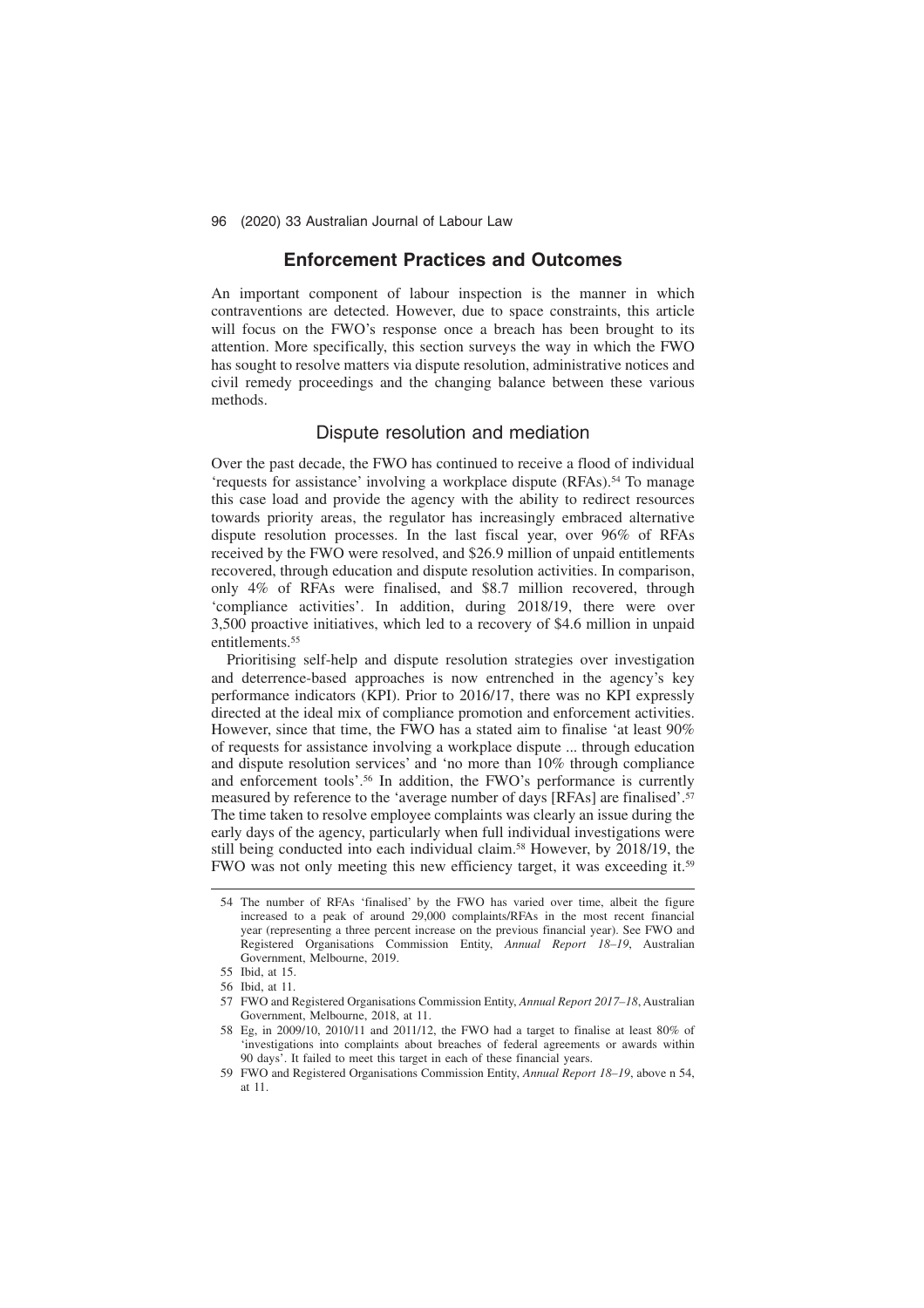Another important advantage of early intervention and mediation treatments — and a key reason for speedier resolutions — is that it avoids the need to precisely quantify the underpayment amount. Rather, the burden of calculation, or the willingness to agree upon a solution, is shifted to the parties. In practical terms, a rapid resolution may be critical to recovery prospects where the business is financially precarious, and may be beneficial for workers who are out of pocket and out of work. From a regulatory perspective, however, the speed or quantity of the resolution is not a solid indicator of the nature or quality of the outcome.

Many submissions to inquiries were scathing of the use of dispute resolution techniques by the FWO. Some raised concerns about the voluntary nature of mediation, which meant that many employers elected not to participate constructively in the forum, if at all.<sup>60</sup> Others noted that settlement agreements negotiated as part of FWO mediations were often difficult to enforce. A separate, more substantive criticism relates to the fact that mediation, by its very nature, is intended to 'allow parties to create their own solutions to disputes, instead of having a decision made by someone else'.<sup>61</sup> This process threatens to undermine the integrity of the system given that it may lead employees to accept an amount which is less than the legal minimum.<sup>62</sup> The Queensland Wage Theft Inquiry was especially critical concluding that the FWO's early intervention process 'does not reflect a fair or just system for workers who are only trying to recover what they are legally and duly owed.'<sup>63</sup> More generally, the Black Economy Taskforce concluded that the preference of many regulators, such as the FWO, is 'to settle rather than seeking to prosecute'. This means that many activities have become 'invisible'.<sup>64</sup> While these criticisms may be valid, they do not necessarily address a number of fundamental tensions with which the FWO has sought to grapple over the past decade, including: how to ensure the most vulnerable workers, who are often the least likely to complain, are not overlooked; and how to best entrench sustained compliance at the industry level whilst also providing efficient forms of individual redress.

### Administrative tools and coercive sanctions

Where a contravention is detected, but employer compliance is not forthcoming, the FWO may decline to investigate further and wrap up its involvement. The employee must then decide whether to pursue proceedings

<sup>60</sup> *Queensland Report*, above n 14.

<sup>61</sup> FWO and Registered Organisations Commission Entity, *Annual Report 17–18*, above n 57.

<sup>62</sup> LF Vosko, J Grundy and MP Thomas, 'Challenging New Governance: Evaluating New Approaches to Employment Standards Enforcement in Common Law Jurisdictions' (2016) 37 *EID* 373; T Hardy, '"It's Oh So Quiet?" Employee Voice and the Enforcement of Employment Standards in Australia', in A Bogg and T Novitz (Eds), *Voices at Work: Continuity and Change in the Common Law World*, Oxford University Press, Oxford, 2014, p 249.

<sup>63</sup> *Queensland Report*, above n 14, at 128.

<sup>64</sup> Black Economy Taskforce, above n 14, at 183.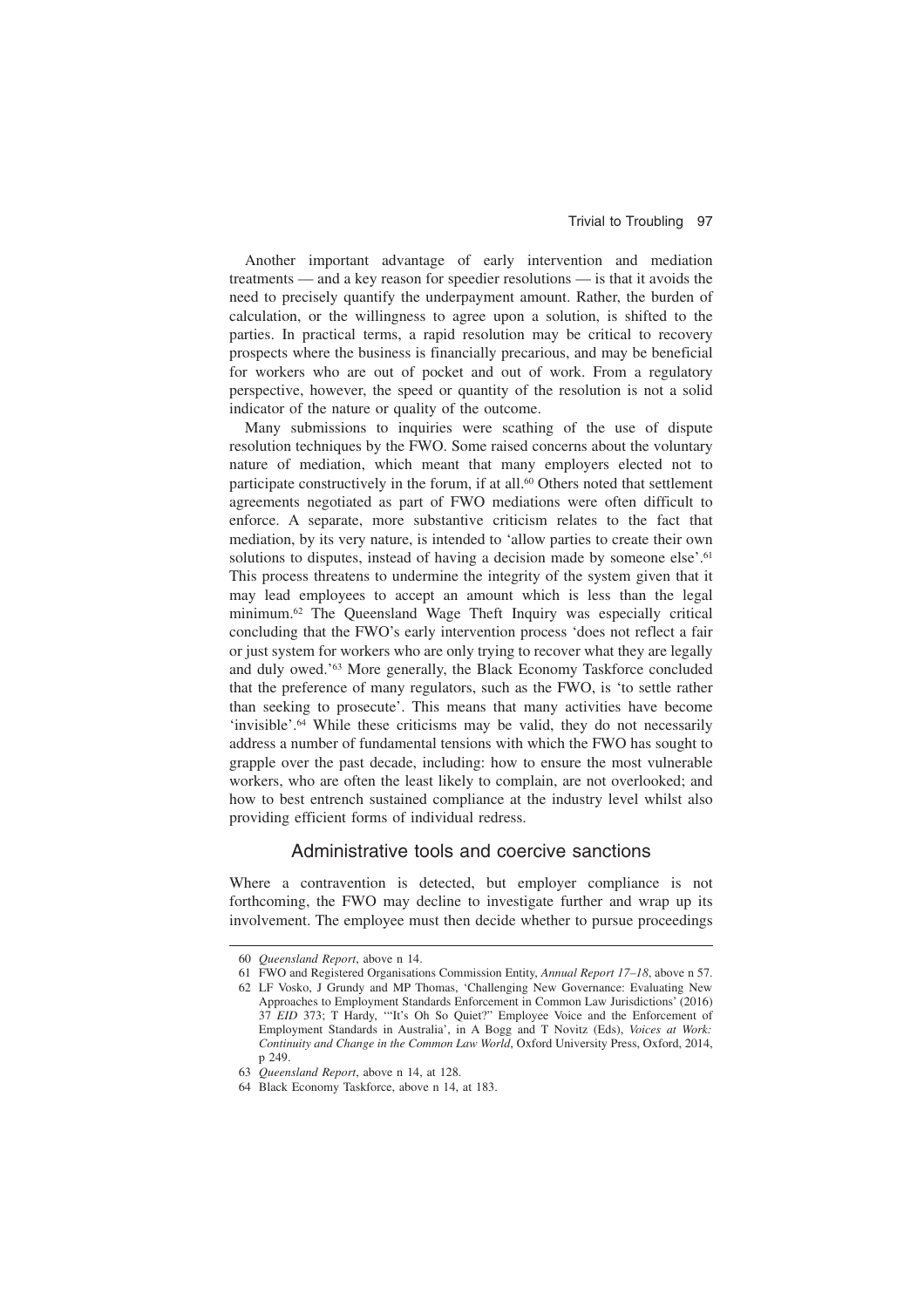in the small claims jurisdiction,<sup>65</sup> or through the ordinary courts. This is often a daunting prospect for claimants, particularly where they are vulnerable due to visa status, language barriers or otherwise.<sup>66</sup> Alternatively, an investigation may ensue where the FWO has determined that use of its investigative powers is in the 'public interest' — that is, where 'any proposed compliance activity [that] would be an efficient, effective and ethical use of public resources'.<sup>67</sup>

Following an investigation, possible outcomes range from assessment letters at one end of the spectrum to civil remedy litigation at the other. In between these two extremes, the FWO may provide an infringement notice, issue a compliance notice, or enter into an enforceable undertaking, amongst other interventions. The statutory tools were originally made available under the FW Act so as to provide the agency with 'another option to deal with noncompliance instead of pursuing court proceedings'.<sup>68</sup> While routine use of administrative notices is encouraged under a pyramidal model of enforcement, and is integral to amplifying the deterrence element of strategic enforcement,<sup>69</sup> the FWO has been somewhat reticent in using these intermediate tools.

### Infringement notices, compliance notices and contravention letters

As Figures 4 and 5 show, there was very limited deployment of infringement notices<sup>70</sup> and compliance notices<sup>71</sup> prior to 2014/15.

- 67 *FWO Policy 2019*, above n 49, at 3.
- 68 Explanatory Memorandum, Fair Work Bill 2008 (Cth), Parliament of Australia, 2008, at para 2673.
- 69 D Weil, *The Fissured Workplace: Why Work Became So Bad for So Many and What Can Be Done to Improve It*, Harvard University Press, London, 2014.
- 70 As per Fair Work Regulations 2009 (Cth) (FW Regulations) regs 4.03–4.04, infringement notices may be issued by a FW Inspector where they reasonably believe that there has been a contravention of record-keeping or pay slip obligations. The recipient of the infringement notice must then pay a fixed penalty.
- 71 FW Act s 716.

<sup>65</sup> The FWO has a team of FW Inspectors that provide assistance to parties in navigating the small claims jurisdiction. However, FWO lawyers do not normally act as an advocate or representative in these matters.

<sup>66</sup> C Arup and C Sutherland, 'The Recovery of Wages: Legal Services and Access to Justice' (2009) 35 *Mon LR* 96.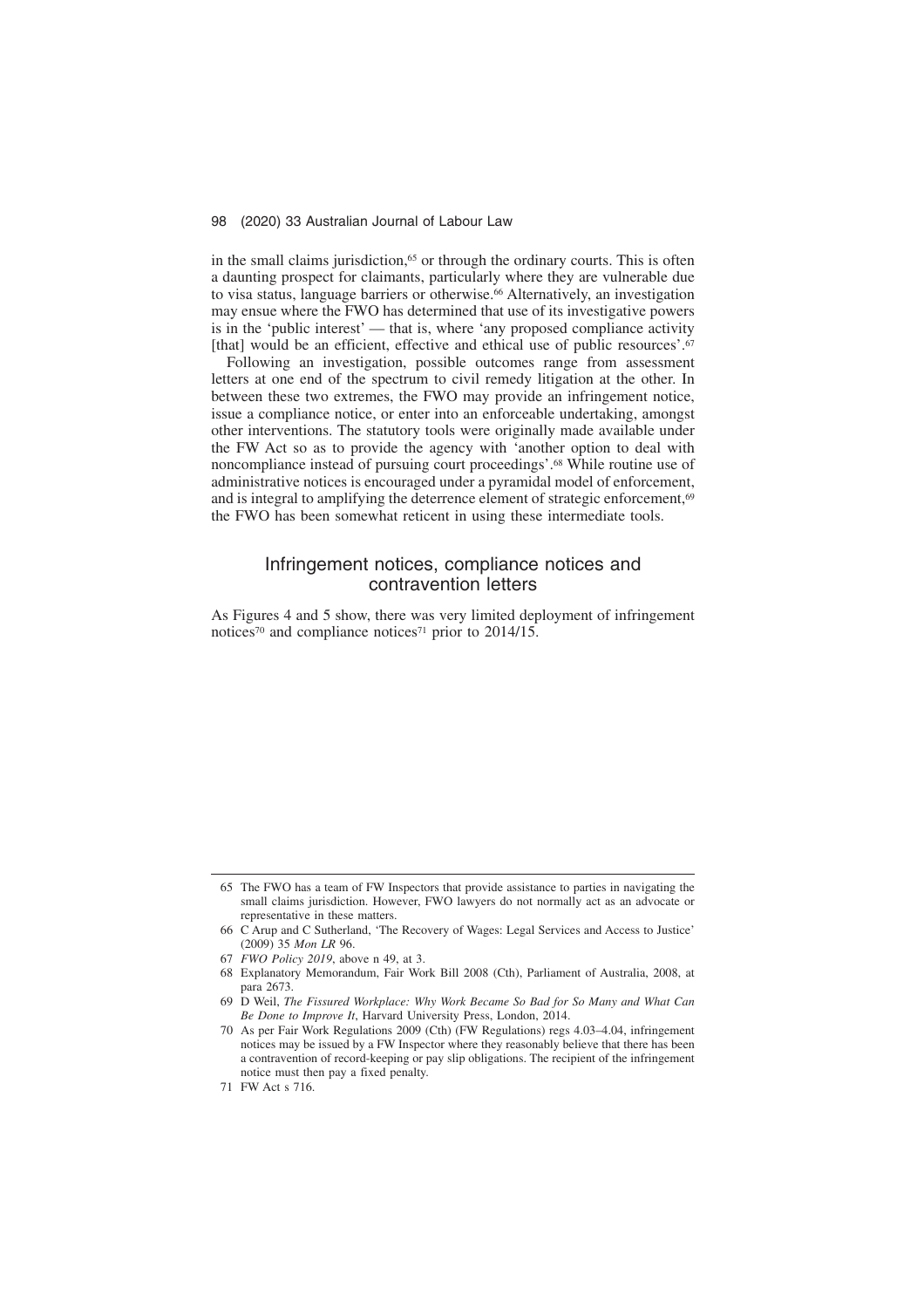

*Figure 4: Infringement Notices Issued by the FWO*



*Figure 5: Compliance Notices Issued by the FWO*

The underutilisation of compliance notices in this early period may be explained, at least in part, by the fact they could only be issued in relation to a set of provisions,<sup>72</sup> many of which only applied from 1 January 2010. However, even with the passage of time, compliance notices have not been readily embraced by the agency.

<sup>72</sup> Ibid s 716(1).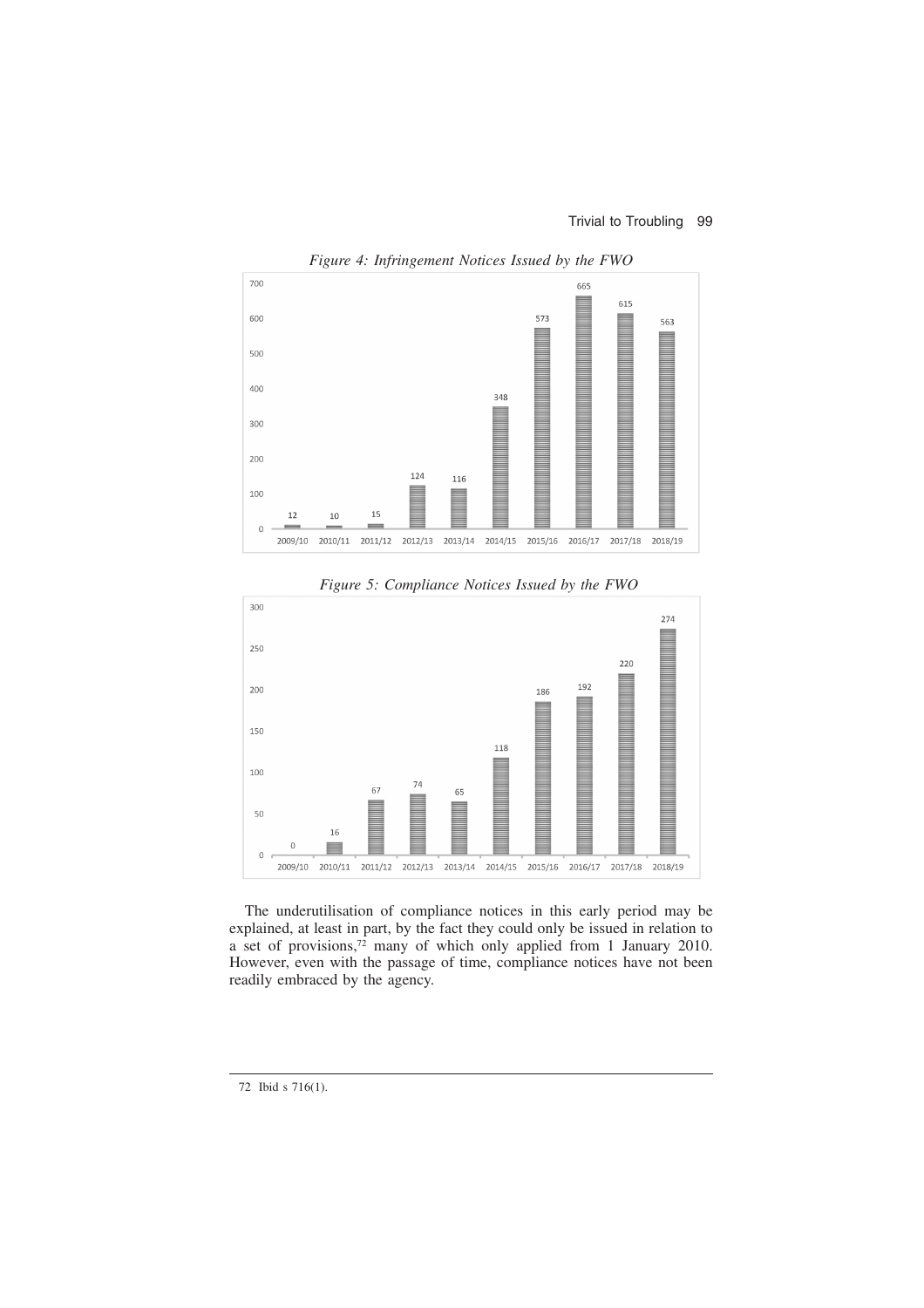An additional statutory hurdle is that compliance notices may only be given where an inspector 'reasonably believes' that a person has committed a contravention of a specified provision, commonly referred to as an 'entitlement provision'.<sup>73</sup> They cannot be issued in relation to all civil remedy provisions of the FW Act nor can such notices be used where there is mere suspicion of underpayment.

The scope of compliance notices is also constrained. Under s 716(2), a compliance notice can only require that the recipient 'take specified action to remedy the direct effects of the contravention' or produce reasonable evidence of their compliance with the notice. Another potential barrier is that the recipient of a compliance notice has an express right to apply for judicial review of the circumstances and content of the notice.<sup>74</sup> It is possible that the prospect of judicial review has led the FWO to exercise a further level of caution in using this tool. In comparison to compliance notices, contravention letters<sup>75</sup> can be issued in relation to almost any requirement imposed under the legislation or an industrial instrument, and are not confined to remedying the specific effects of the contravention. While contravention letters may be attractive in terms of scope and flexibility, they are potentially less powerful than compliance notices in that failure to comply does not give rise to any direct consequence or penalty.<sup>76</sup>

On the back of recommendations made by the Migrant Workers' Taskforce, Parker has indicated there is 'certainly a bigger role for compliance notices to address underpayments ... where lesser tools might have been reached for in the past'.<sup>77</sup> This strategic shift is already beginning to shape the regulator's day-to-day operations. In the first half of 2019/20, the FWO had issued 602 compliance notices, which is more than double the number of notices issued in the preceding 12-month period.<sup>78</sup>

# Enforceable undertakings and proactive compliance deeds

Similar to compliance notices, EUs may only be entered into where the FWO holds a reasonable belief that a person has contravened a civil remedy provision.<sup>79</sup> In addition to EUs the FWO has also been actively using proactive compliance deeds (PCDs) — a separate instrument which bears some similarities to EUs. For example, under both EUs and PCDs, it has been common for firms to rectify any outstanding underpayments, undertake

<sup>73</sup> This is the term adopted in the Explanatory Memorandum to refer to the relevant contraventions for which compliance notices may be used. It is not a term that is used or defined in the FW Act itself. See Explanatory Memorandum, Fair Work Bill 2008 (Cth), Parliament of Australia, 2008, at para 2675.

<sup>74</sup> FW Act s 717.

<sup>75</sup> FW Regulations reg 5.05.

<sup>76</sup> Cf FW Act ss 716(5)–(6).

<sup>77</sup> Parker, FWO June 2019 Speech, above n 4, at 4.

<sup>78</sup> FWO, *Senate Inquiry into the Unlawful Underpayment of Employees' Remuneration*, Australian Government, Canberra, 6 March 2020.

<sup>79</sup> Ibid s 715.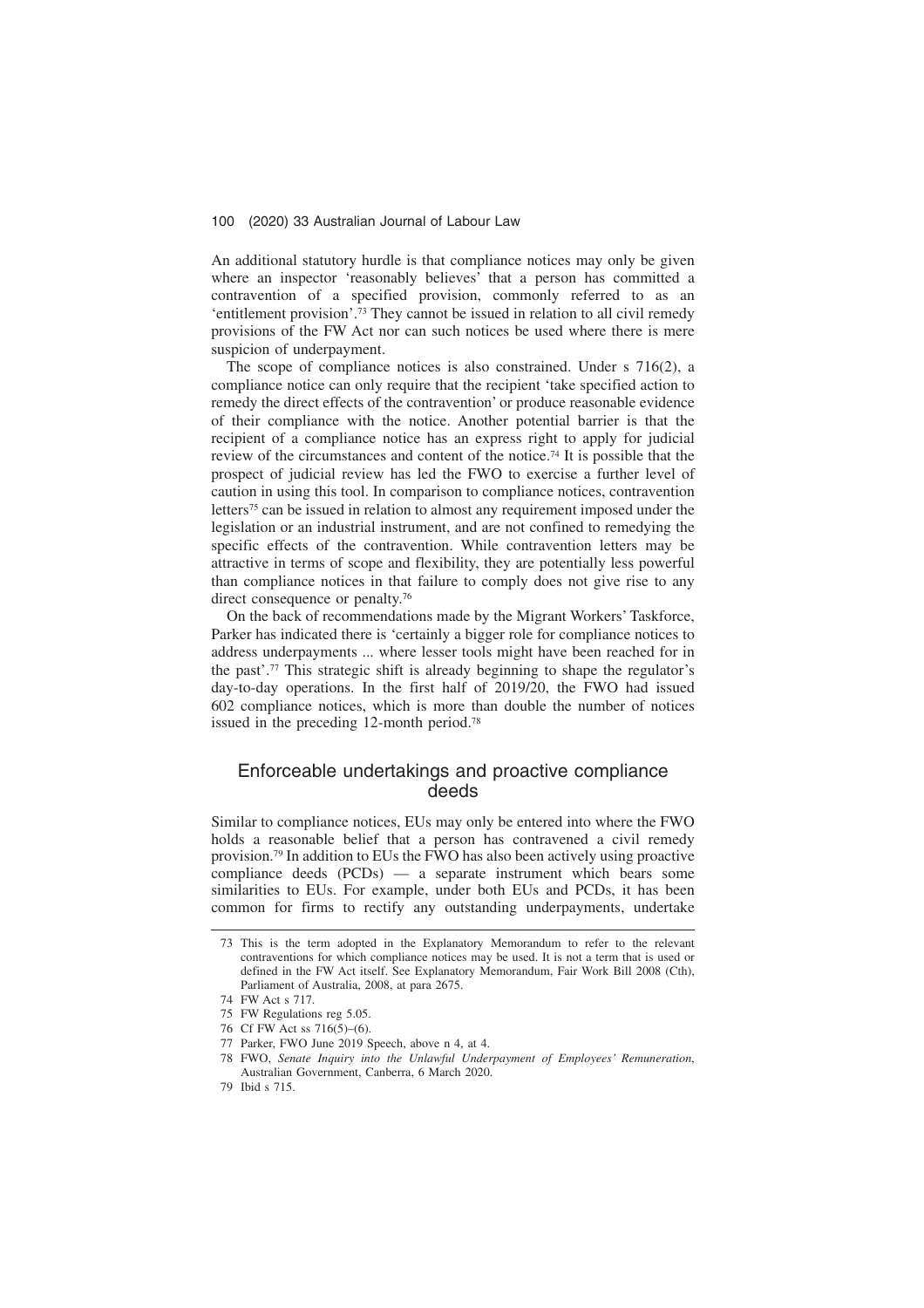workplace training, set up an employee complaints hotline and engage an independent auditor or accountant to undertake auditing of a sample of employment records.

However, there are several important differences between EUs and PCDs. First, PCDs are not made under the FW Act and are not directly enforceable in court. The lack of any statutory boundary means that PCDs were viewed as especially well-suited to addressing systemic contraventions in franchise networks where the FWO has found it more difficult to conclude that the franchisor has committed any wrongdoing under the FW Act.<sup>80</sup> That being said, since the introduction of the PVW Act, the dividing line between these two tools is not as clear cut as it once was. For example, it is now arguable that if the FWO reasonably believes that a 'responsible franchisor entity' has contravened a civil remedy provision (under s 558B or otherwise), it then has the power to enter into an EU with that franchisor (and is no longer restricted to entering into a non-statutory instrument, such as a PCD).

Both EUs and PCDs align with the 'top-focused enforcement strategy' advocated by Weil's model of strategic enforcement. They are also an integral part of the responsive regulation model. More practically, these instruments have allowed the FWO to preserve agency resources: first, by shifting some of the detection and enforcement burden to powerful lead businesses; and second, by avoiding costly and lengthy litigation.

However, the data on EUs and PCDs suggests that, notwithstanding the theoretical value and practical benefits, frequency of their use has significantly waned. Figure 6 reveals that while utilisation of EUs has jumped around considerably over the past decade, the number finalised by the FWO dropped off sharply in the last couple of years. However, it is possible that the wave of self-disclosures by large corporate firms in the past 12 months may prompt a renewed surge in EUs. Certainly, the FWO's stated position is that a company who has voluntary reported large-scale contraventions to the regulator will be 'required as a minimum'<sup>81</sup> to enter into an EU.

<sup>80</sup> See, eg, FWO, *A Report of the Fair Work Ombudsman's Inquiry into 7-Eleven: Identifying and Addressing the Drivers of Non-Compliance in the 7-Eleven Network*, Australian Government, Melbourne, April 2016; Proactive Compliance Deed between the Fair Work Ombudsman and 7-Eleven Stores Pty Ltd, 6 December 2012. See also T Hardy, 'Shifting Risk and Shirking Responsibility? The Challenge of Upholding Employment Standards Regulation within Franchise Networks' (2019) 32 *AJLL* 62.

<sup>81</sup> S Parker, 'Address by the Fair Work Ombudsman', speech delivered at the *NSW Employee Relations/Industrial Relations Network Forum*, Australian Human Resource Institute, Sydney, 17 October 2019, at 3.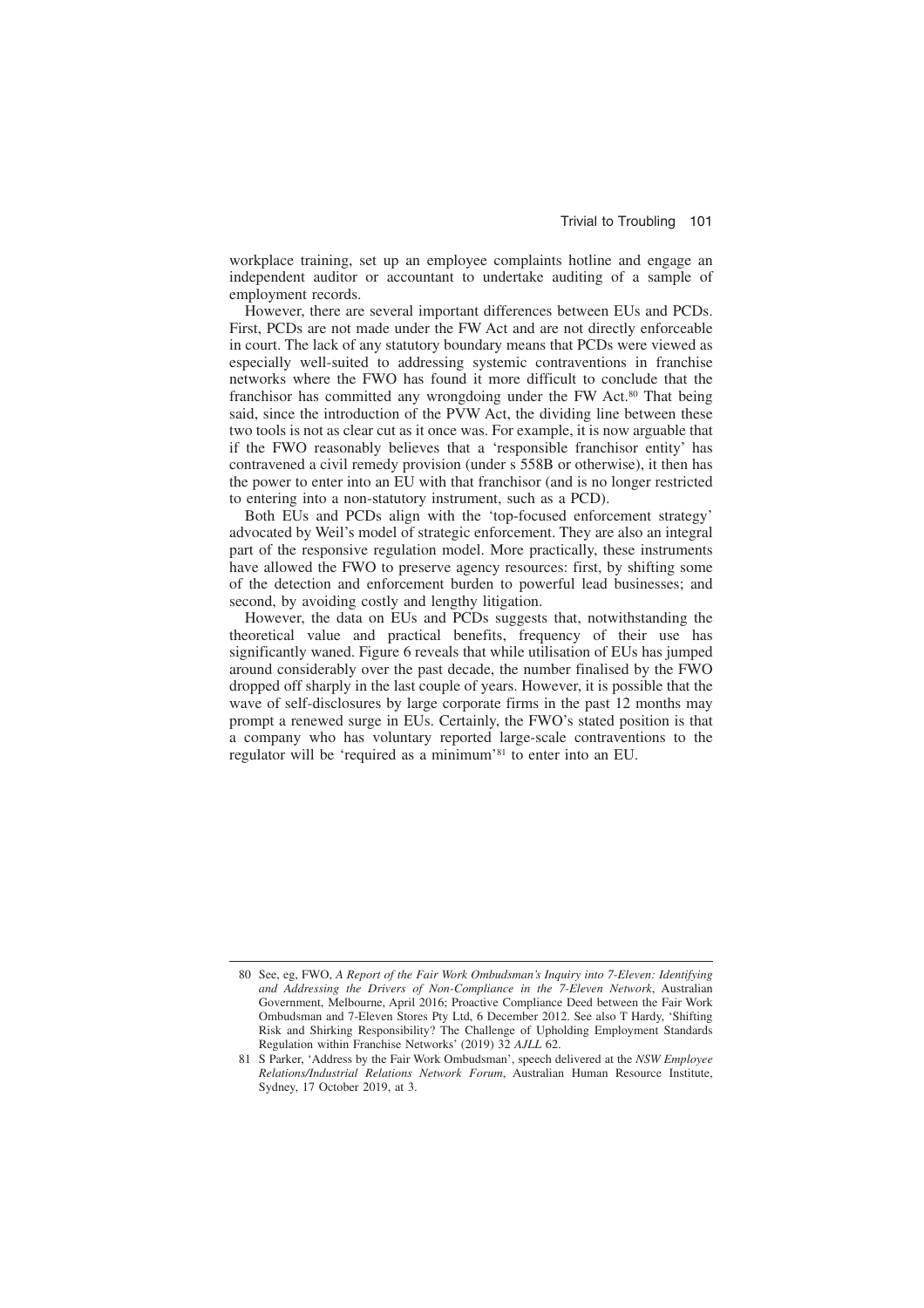

*Figure 6: EUs Executed by the FWO*

Similarly, Figure 7 below shows that PCDs, first used in 2011/12, have also become increasingly rarefied.



*Figure 7: PCDs Executed by the FWO*

One possible reason for their declining use is that prospective signatories may no longer believe these voluntary instruments are valuable in terms of avoiding litigation, reducing reputational risk or minimising the commercial costs of noncompliance. The former head of the FWO, Natalie James, hinted at this issue when she observed:

Reputational leverage works as a 'push' factor for franchisors to act, but has had limited effect as a general deterrence measure to encourage other franchisors to take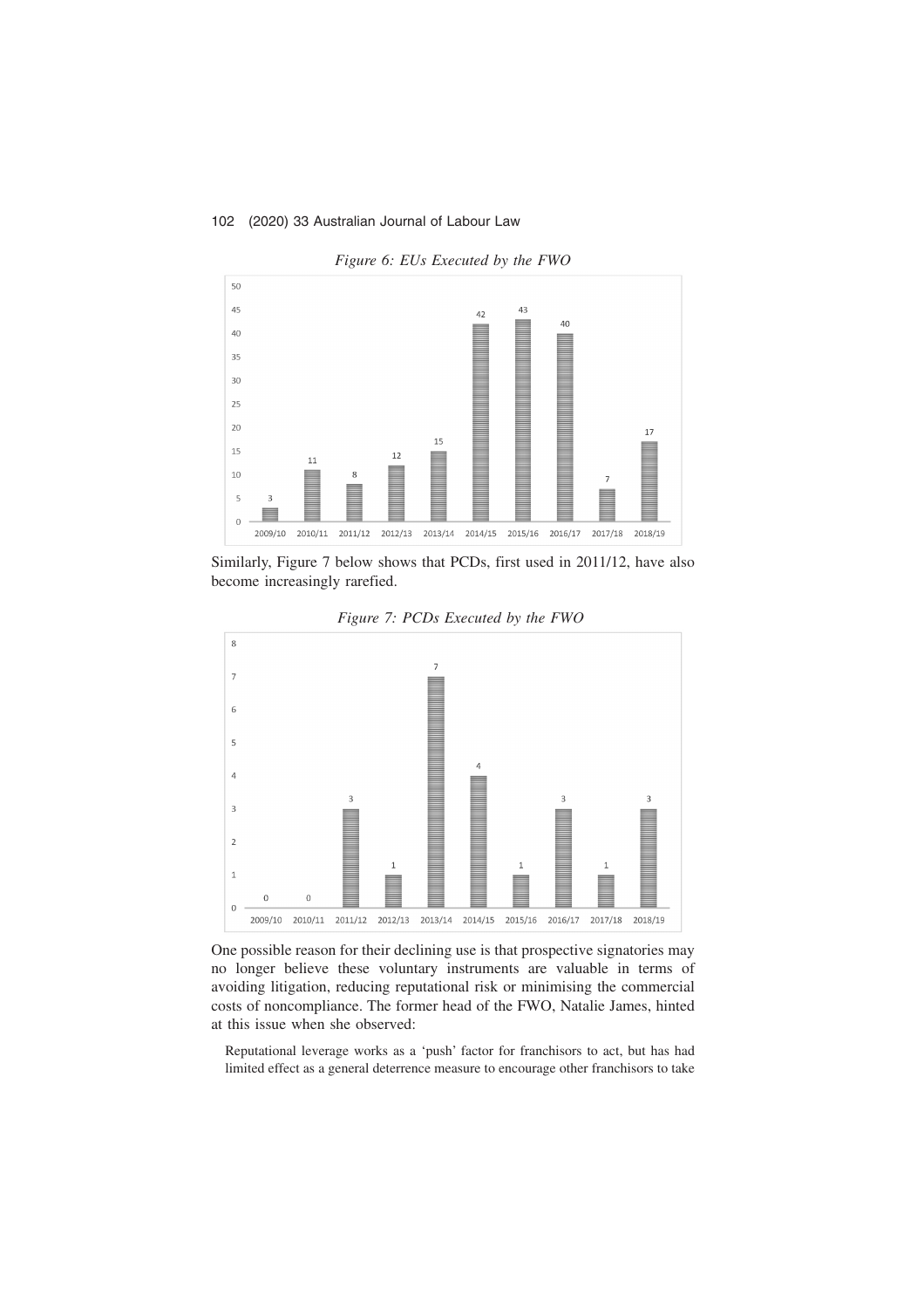reasonable steps to detect non-compliance and support franchisees to be compliant.<sup>82</sup>

Further, under its current *Compliance and Enforcement Policy*, it appears the FWO is now only willing to accept EUs in 'limited circumstances', such as matters involving self-disclosure or where a person has demonstrated a willingness to rectify underpayments, take additional steps to address the impact of their contraventions and otherwise demonstrate an adequate level of cooperation.<sup>83</sup> A number of more recent EUs have required signatories to make a 'contrition payment', which is ostensibly intended to not only reflect the seriousness of the contravening conduct, but to make clear that 'it is simply not acceptable for businesses to throw their hands up when they've been underpaying workers and expect to move on without consequences once the back pay is in the workers' accounts.'<sup>84</sup>

Another possible explanation for the recent reduction in use of EUs and PCDs is that they have fallen out of favour following several inquiries, including the Hayne Royal Commission.<sup>85</sup> Indeed, recent outrage over the FWO's EU with MADE Establishment Pty Ltd (which runs restaurants owned by celebrity chef, George Calombaris) demonstrates that there is a continuing scepticism about the appropriateness of these instruments in the face of significant underpayments.<sup>86</sup> The new IR Minister, Christian Porter, indicated that he believed the  $$200,000$  contrition payment was too 'light', $$^{87}$  despite it being the highest amount ever paid by any signatory firm under any EU or PCD over the past decade. Others believed that the approach adopted by the FWO was 'heavy-handed' and partly to blame for the collapse of the restaurant group in early 2020.<sup>88</sup>

# Civil remedy proceedings

While the FWO is under pressure to bring more legal proceedings against employers, its most recent *Compliance and Enforcement Policy* echoes the predecessor policies in confirming litigation 'is generally reserved for more serious cases of noncompliance.'<sup>89</sup> This is borne out by Figure 8 which shows the number of litigation proceedings commenced by the FWO is a tiny proportion of the total matters that come its attention.

<sup>82</sup> FWO, *Fair Work Amendment (Protecting Vulnerable Workers) Bill 2017: Fair Work Ombudsman Submission*, Australian Government, Canberra, 6 April 2017.

<sup>83</sup> *FWO Policy 2019*, above n 49, at 7.

<sup>84</sup> Parker, FWO June 2019 Speech, above n 4, at 4–5.

<sup>85</sup> *Royal Commission into Misconduct in the Banking, Superannuation and Financial Services Industry*, Final Report, 2019, vol 1 at 442. See also *Contract Cleaning Inquiry*, above n 14, at 25.

<sup>86</sup> Enforceable Undertaking between the Commonwealth of Australia (as Represented by the Office of the Fair Work Ombudsman) and MADE Establishment Pty Ltd, 17 July 2019.

<sup>87</sup> E Hannan, 'At \$200k, Celebrity Chef George Calombaris "Got Off Light"', *The Australian*, 21 July 2019.

<sup>88 &#</sup>x27;Administrators Want Quick Sale of George Calombaris's MADE Establishment Restaurants', *ABC News*, 11 February 2020.

<sup>89</sup> *FWO Policy 2019*, above n 49, at 9.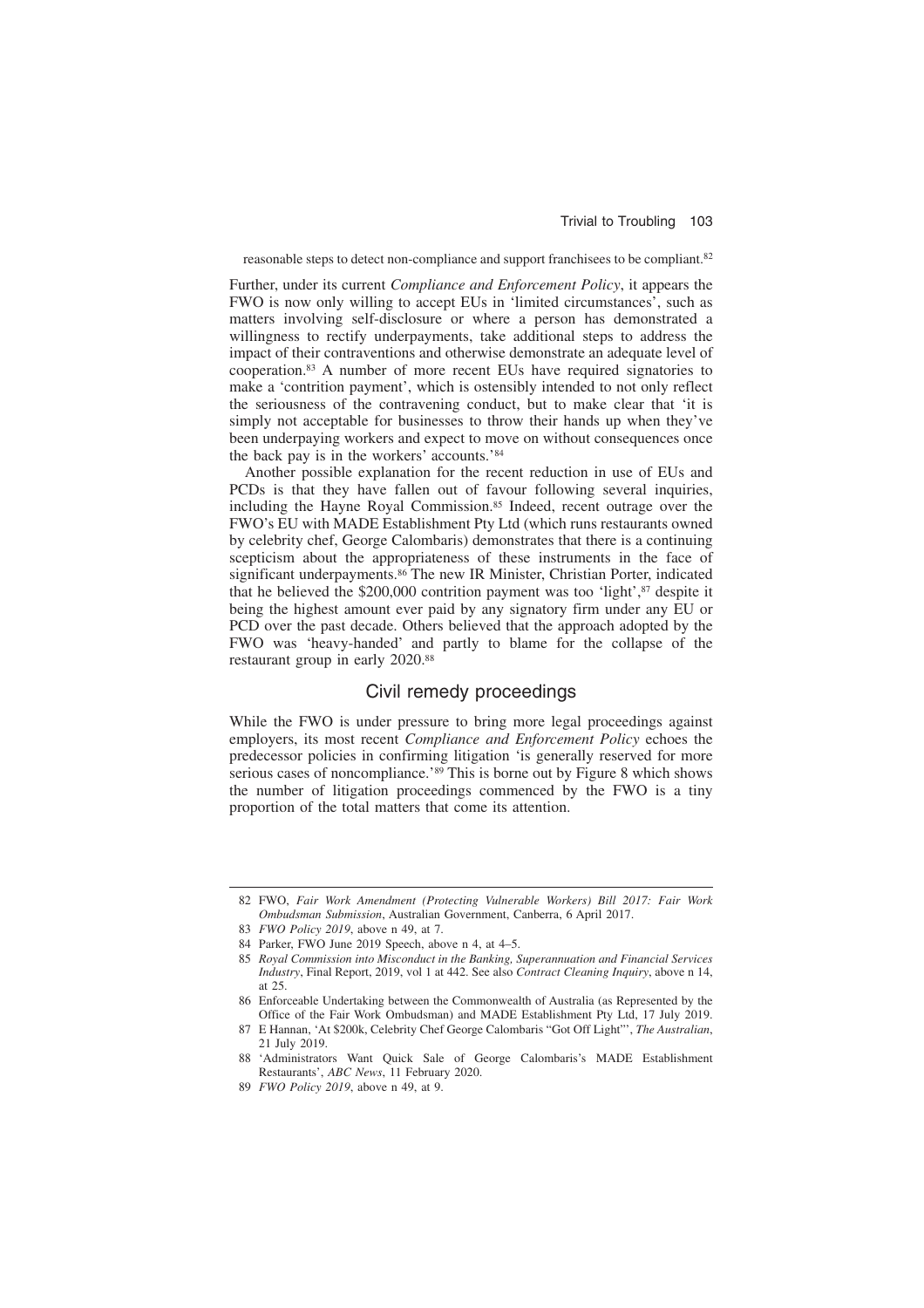

*Figure 8: Litigation Matters Commenced by the FWO*

What this raw data fails to show is the number of current proceedings being managed by the FWO at the relevant time. This is significant given that matters pursued via the courts take on average 1,712 days (4.7 years) to resolve.<sup>90</sup> The length of time proceedings currently take is not just an issue for workers awaiting back payments; it also acts as a drain on the FWO's resources. For example, in 2018/19, the FWO had commenced 23 litigation matters which was the lowest number on record. However, as at 30 June 2019, it still had 67 matters before the courts, two appeals on foot and eight debt recovery actions.<sup>91</sup>

Another obvious issue with looking only at the quantitative measure of litigation proceedings is that it does not capture the complexity nor does it reflect the possible impact of the proceeding. It is arguable that the scale and scope of litigation matters is one of the most striking shifts in the FWO's operations over the past decade.<sup>92</sup> Initiating test cases, or pursuing a case on appeal, is an especially critical component of the FWO's work. The current *Compliance and Enforcement Policy* confirms that litigation is 'an essential enforcement mechanism' not just because it provides general and specific deterrence, but because 'clarifying the law helps the community understand the various obligations and rights arising from Commonwealth workplace laws'.<sup>93</sup> Test cases may not even be successful, and if they are, they may not yield a significant penalty. However, there is substantial value in seeking an authoritative judgment in relation to murky areas of the law. The FWO has been at the forefront of exploring the reach of the accessorial liability provisions,<sup>94</sup> challenging potentially restrictive interpretations of Part 3-1

94 See, eg, *Fair Work Ombudsman v Hu* (2019) 289 IR 240; [2019] FCAFC 133; 'FWO Seeks

<sup>90</sup> *Migrant Workers' Taskforce Report*, above n 19.

<sup>91</sup> FWO and Registered Organisations Commission Entity, *Annual Report 18–19*, above n 54, at 14.

<sup>92</sup> T Hardy, J Howe and S Cooney, 'Less Energetic but More Enlightened? Exploring the Fair Work Ombudsman's Use of Litigation in Regulatory Enforcement' (2013) 35 *Syd LR* 565.

<sup>93</sup> *FWO Policy 2019*, above n 49, at 9.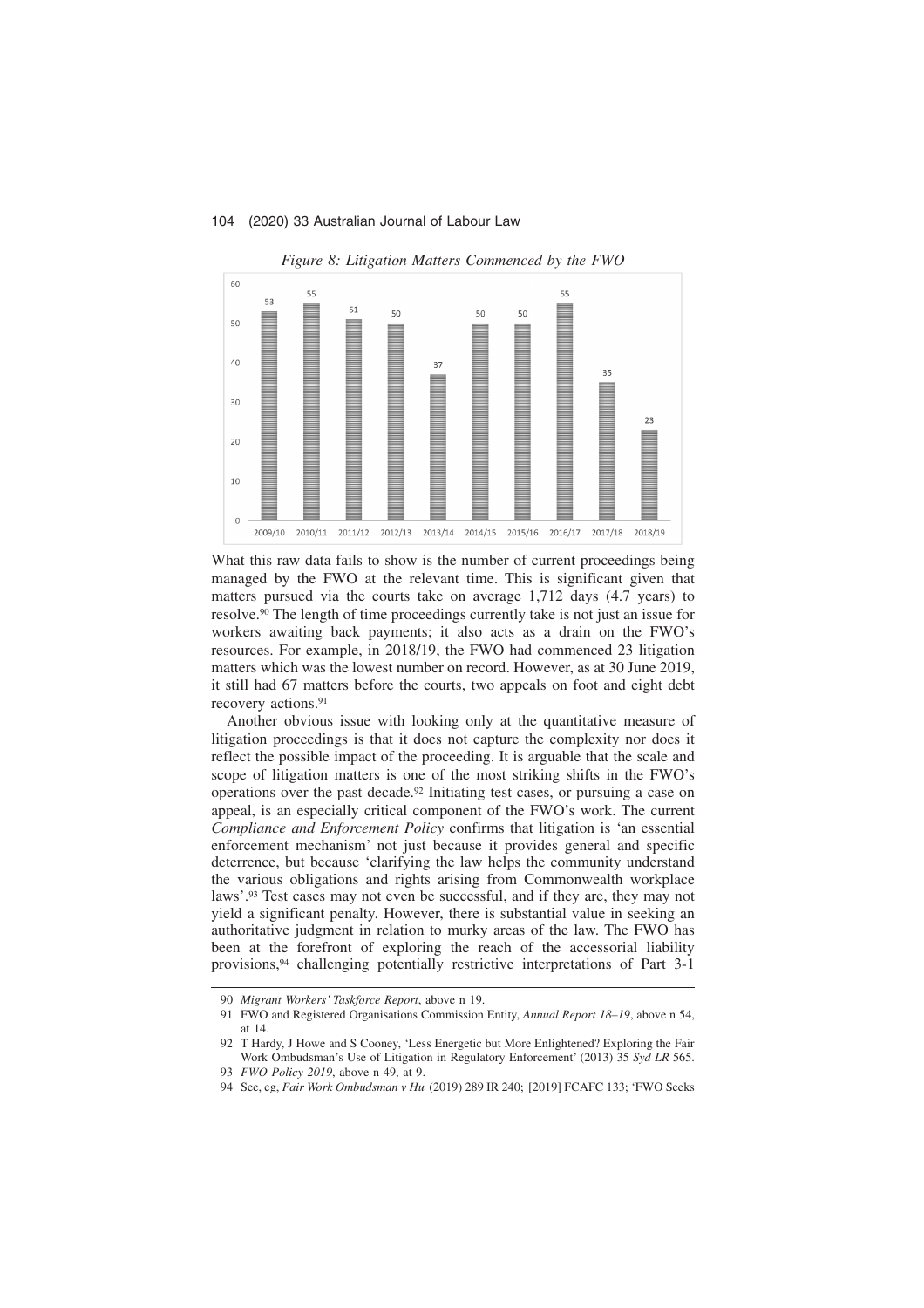protections,<sup>95</sup> and willing to seek novel remedial orders under s 545.<sup>96</sup> However, its recent decisions to discontinue litigation against Foodora,<sup>97</sup> and to not initiate proceedings against Uber<sup>98</sup> appear to be short-sighted to some degree given the continuing legal uncertainty raised by the 'gig economy'.<sup>99</sup>

Finally, it is worth underlining the point that litigation, including the size of the penalty and the potential for delivering deterrence, is not just dependant on the FWO, but hinges on the discretion and the determination of a court. It appears the judiciary is not immune to concerns about the growing problem of 'wage theft'. For example, in 2017/18, a total of \$7.2 million was awarded by courts, setting the record as the highest amount of penalties ever secured by the FWO in a financial year.<sup>100</sup> This is even more noteworthy given the higher maximum penalties introduced under the PVW Act had not flowed through at that time.

Notwithstanding the elevation of maximum penalties for 'serious contraventions', the Migrant Workers' Taskforce ultimately concluded that the persistence and prevalence of underpayments 'might suggest that penalty levels for underpayments are insufficient to deter wrongdoing or drive behavioural change'.<sup>101</sup> This issue is front and centre of the current AG's review of the enforcement framework. Further, since the latest underpayment scandal engulfing Woolworths supermarkets,<sup>102</sup> the focus on penalties and liability looks set to persist.

### **What Lies Ahead?**

In the early years of the FW Act, employer noncompliance with employment standards regulation was perceived as relatively benign, if not trivial. Since the 7-Eleven scandal of 2015, however, there has been a growing crisis of confidence in the adequacy of the statutory framework and the efficacy of the FWO's regulatory response. This article has surveyed the evolution of the enforcement response over the past decade, including consideration of the FWO's resources, culture and tools. This review confirms that wage theft is now perceived as seriously troubling from a political, social, economic and

to Take Piecework Case to High Court', *Workplace Express*, 25 September 2019.

<sup>95</sup> See, eg, *Fair Work Ombudsman v Quest South Perth Holdings Pty Ltd* (2015) 256 CLR 137; 326 ALR 470; [2015] HCA 45.

<sup>96</sup> See, eg, *Fair Work Ombudsman v Step Ahead Security Services Pty Ltd* [2016] FCCA 1482 (17 June 2016); *Fair Work Ombudsman v Grouped Property Services Pty Ltd* (2016) 152 ALD 209; [2016] FCA 1034.

<sup>97 &#</sup>x27;FWO Abandons Foodora Pursuit', *Workplace Express*, 21 June 2019.

<sup>98 &#</sup>x27;Uber's Contractor Model Given FWO tick', *Workplace Express,* 7 June 2019.

<sup>99</sup> While the Full Bench of the Fair Work Commission has recently considered this issue (see *Gupta v Portier Pacific Pty Ltd* [2020] FWCFB 1698 (21 April 2020)), there has been no authoritative decision of a superior court which has considered the employment status of 'gig workers' at common law.

<sup>100</sup> *Migrant Workers' Taskforce Report*, above n 19, at 85–6.

<sup>101</sup> Ibid, at 86.

<sup>102</sup> P Ryan and D Chau, 'Woolworths Investigated after Admitting It Underpaid 5,700 Staff up to \$300 Million', *ABC News*, 30 October 2019.